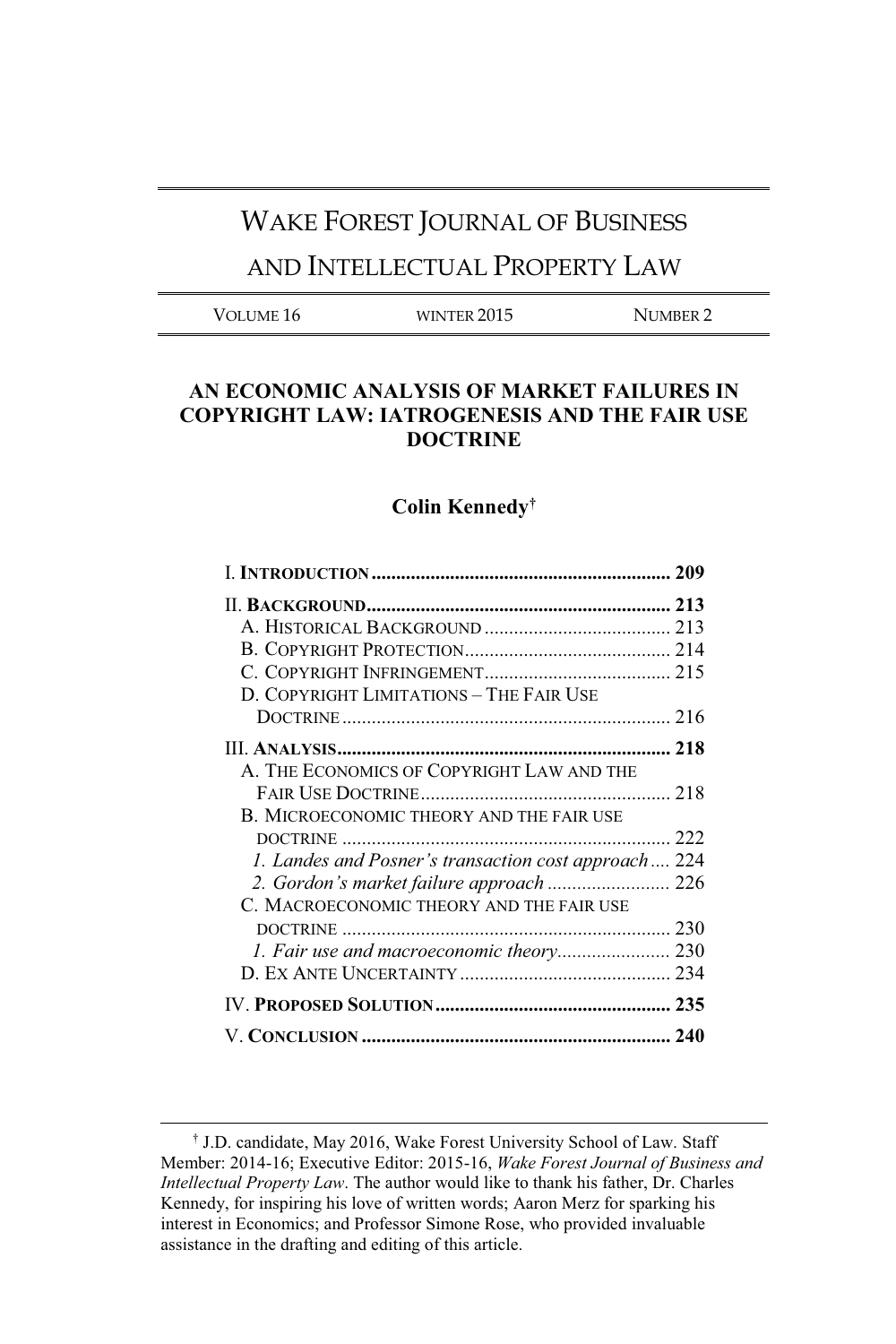## *"Call it what you will, incentives are what get people to work harder."*<sup>1</sup> *-* Nikita Khrushchev

## **I. INTRODUCTION**

Money makes the world go around—or so they say.<sup>2</sup> Even Mr. Khrushchev, the famed Communist propagandist, was keen to the fact that incentives drive behavior.<sup>3</sup> Despite incongruous ideologies, incentives likewise play a fundamental role in America's economy and legal system. 4 In particular, intellectual property law, and for the purposes of this article, copyright law, owes its origin to the Founders' recognition that certain protections are necessary to stimulate the market's production of creative works.<sup>5</sup> Whether or not explicitly articulated, economic considerations have existed for hundreds of years in copyright law, $6$  and continue to permeate modern law today.<sup>7</sup>

Article 1, section 8, clause 8 of the Constitution (the "IP

http://www.brainyquote.com/quotes/quotes/n/nikitakhru126015.html (last visited Nov. 8, 2015). 2 *See Cabaret*, THEBROADWAYMUSICALS.COM,

<sup>4</sup> *See generally* Ron Harris, *The Encounters of Economic History and Legal History*, 21 LAW & HIST. REV. 297 (2003).<br><sup>5</sup> *See* U.S. CONST. art. I, § 8, cl. 8. For a more detailed history of the text,

purpose, and scope of the intellectual property clause, *see* Edward C. Walterscheid, *To Promote the Progress of Science and Useful Arts: The Background and Origin of the Intellectual Property Clause of the United States Constitution*, 2 INTELL. PROP. L. J. 1 (1994).<br><sup>6</sup> See U.S. CONST. art. I, § 8, cl. 8.

 <sup>1</sup> *See Nikita Kruschev Quotes*, BRAINYQUOTE,

http://www.thebroadwaymusicals.com/lyrics/cabaret/moneysong.htm (last visited Nov. 8, 2015). 3 *See supra* note 1 and accompanying text. *See also Nikita Khrushchev (1894-*

*<sup>1971)</sup>*, PBS, http://www.pbs.org/redfiles/bios/all\_bio\_nikita\_khrushchev.htm (last visited Nov. 8, 2015) ("Certainly the most colorful Soviet leader, Khrushchev is best remembered for his dramatic, oftentimes boorish gestures and 'harebrained schemes' designed to attain maximum propaganda effect . . . [and] his enthusiastic belief that Communism would triumph over capitalism . . . . ").

<sup>&</sup>lt;sup>7</sup> See William M. Landes & Richard A. Posner, *An Economic Analysis of Copyright Law,* 18 J. LEGAL STUD. 325, 325 (1989) ("Intellectual property is a natural field for economic analysis of law, and copyright is an important form of intellectual property."). *See also* Simone A. Rose, *The Supreme Court and Patents: Moving Towards a Postmodern Vision of "Progress"?*, 23 FORDHAM INTELL. PROP. MEDIA & ENT. L.J. 1197, 1199 (2013) ("Although many Framers had concerns about the anticompetitive effect of monopolies, in the end, they were persuaded by the Madisonian view that federal intellectual property protection was needed to promote both economic and overall societal 'progress.'").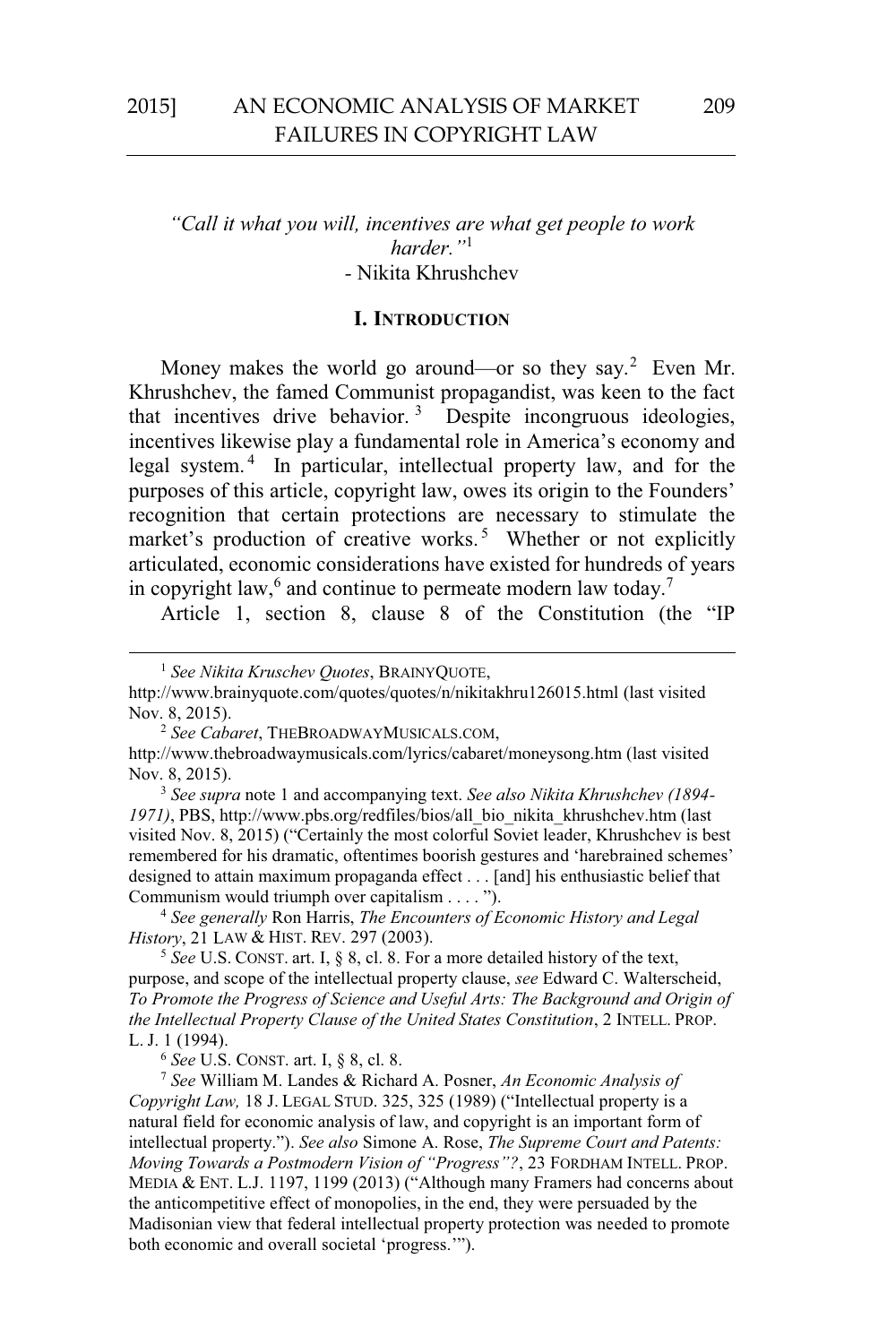Clause") empowers Congress "to Promote the Progress of Science and useful Arts, by securing for limited Times, to Authors and Inventors the exclusive Right to their respective Writings and Discoveries." <sup>8</sup> Copyright law's overarching purpose is thus to stimulate the production of creative works by incentivizing authors' creative expression.<sup>9</sup> To that end, copyright holders are granted a limited monopoly in the rights of their works and, absent certain exceptions,<sup>10</sup> may exclusively control the reproduction, distribution, performance, and display of their works.<sup>11</sup> Over the years, the duration of this "limited monopoly" has progressively expanded, eventually necessitating congressional reexamination of the underlying purposes of copyright law.12

First codified in the 1976 Copyright Act ("1976 Act"), the "fair use" doctrine has been Congress' most ambitious attempt to abate the monopolistic market failures of copyright law.  $13$  In certain circumstances, it allows copyright infringers to assert an affirmative defense to justify what would otherwise constitute unlawful

(1) to reproduce the copyrighted work in copies or phonorecords;

(2) to prepare derivative works based upon the copyrighted work;

(3) to distribute copies or phonorecords of the copyrighted work to the public by sale or other transfer of ownership, or by rental, lease, or lending;

(4) in the case of literary, musical, dramatic, and choreographic works, pantomimes, and motion pictures and other audiovisual works, to perform the copyrighted work publicly;

(5) in the case of literary, musical, dramatic, and choreographic works, pantomimes, and pictorial, graphic, or sculptural works, including the individual images of a motion picture or other audiovisual work, to display the copyrighted work publicly; and

(6) in the case of sound recordings, to perform the copyrighted work publicly by means of a digital audio transmission.<br><sup>12</sup> The Copyright Act of 1790 allowed a maximum twenty-eight years (one

fourteen-year term, with the option for one fourteen-year renewal). *See* Act of May 31, 1790, ch. 15, 1 Stat. 124. It has since been amended in 1802, 1831, 1870, and 1909, with each subsequent version lengthening the copyright period. *See* Act of Apr. 2, 1802, ch. 36, 2 Stat. 171 (repealed 1831); Act of Feb. 3, 1831, ch. 16, 4 Stat. 436 (repealed 1870); Act of July 8, 1870, ch. 230, 16 Stat. 198 (repealed 1909); H.R. REP. NO. 60-2222, at 7 (1909). The Current Copyright Act, passed in 1976, extends copyright protection for the life of the author plus seventy years. *See* H.R. REP. NO. 94-1476, at 66 (1976). For more on monopolies and copyright law, *see infra* note 97 and accompanying text. 13 *See* Frank P. Darr, *Testing an Economic Theory of Copyright: Historical* 

*Materials and Fair Use*, 32 B.C. L. REV. 1027, 1033 (1991).

 <sup>8</sup>

<sup>&</sup>lt;sup>8</sup> U.S. CONST. art. I, § 8, cl. 8. 9 *See generally Dotan Oliar, <i>Making Sense of the Intellectual Property Clause*: *Promotion of Progress as a Limitation on Congress's Intellectual Property Power*, 94 GEO. L.J. 1771 (2006).<br><sup>10</sup> *See* 17 U.S.C. § 107 (2012).<br><sup>11</sup> *See* 17 U.S.C. § 106 (2012). These rights include: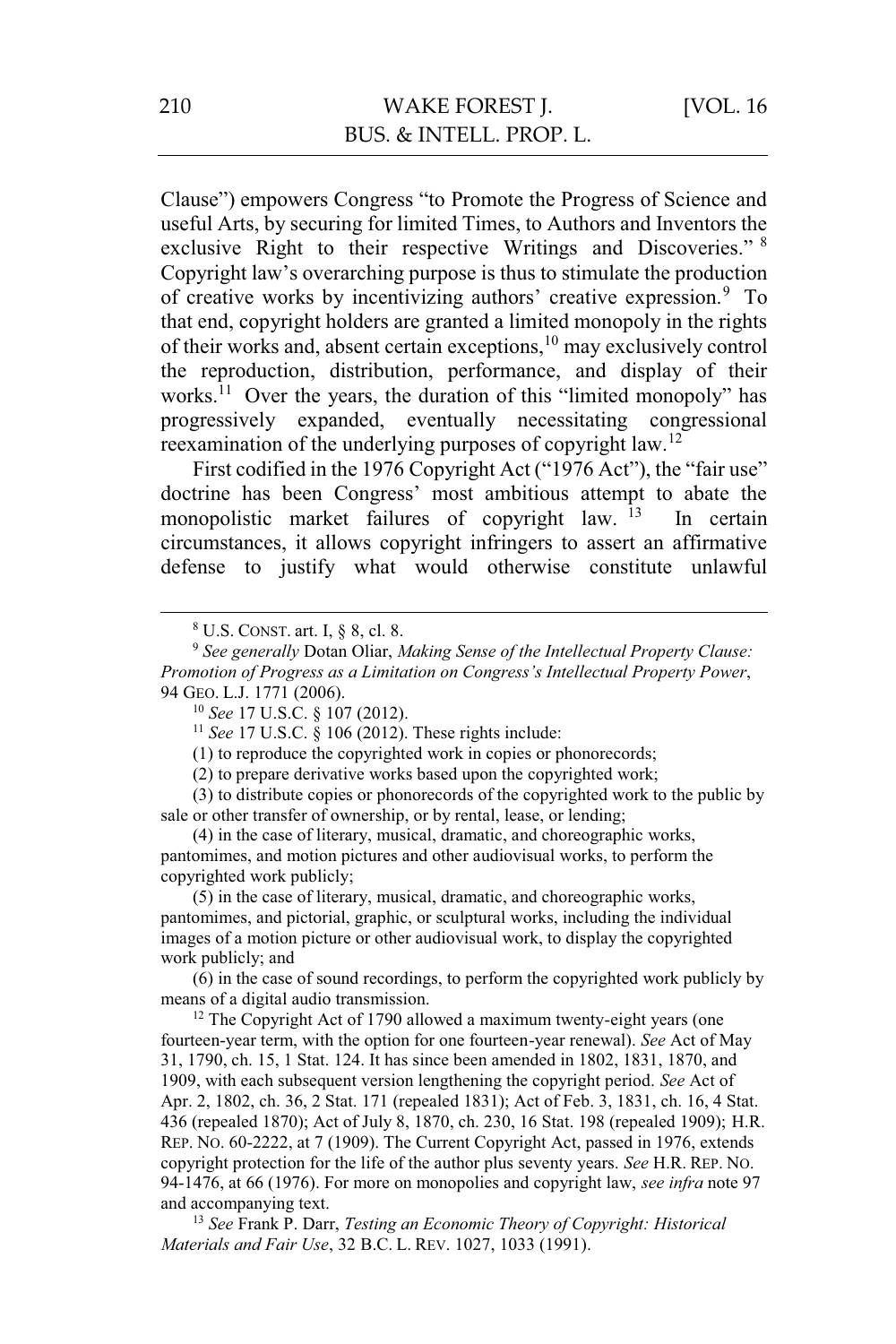appropriation of copyrighted material.<sup>14</sup> As a market failure solution, economic analysis supports the contention that fair use successfully mitigates certain monopolistic inefficiencies of copyright law. <sup>15</sup> Unfortunately, however, inconsistent application of the doctrine has yielded significant *ex ante* uncertainty for litigants<sup>16</sup> and generated a market failure of its own: namely—chilled expression. 17 *Ex ante* uncertainty engenders endemic risk aversion  $1\hat{8}$  and results in the underutilization of the doctrine by individuals.<sup>19</sup> As a result, copyright law's goal of promoting social progress<sup>20</sup> through the dissemination of knowledge is undermined. $2<sup>1</sup>$ 

For these reasons, this article likens the market failures created by the fair use doctrine to iatrogenic pathologies in medicine. Derived from the Greek word *iatros* (meaning "physician" or "healer"), the term "iatrogenesis" means "brought forth by the healer."<sup>22</sup> In the medical context, it describes a secondary problem or pathology caused by the treatment of a primary illness.<sup>23</sup> Iatrogenesis can encompass a wide array of issues from a mundane scar, to a minor adverse drug reaction,

<sup>15</sup> *See Darr, supra* note 13, at 1033–34.<br><sup>16</sup> Some courts, despite express statutory language to the contrary, have failed to find fair use in the paradigmatic examples listed in section 107. *See, e.g.*, Am. Geophysical Union v. Texaco, Inc., 60 F.3d 913 (2d Cir. 1994) (research); L.A. News Serv. v. Tullo, 973 F.2d 791 (9th Cir. 1992) (news reporting); Salinger v. Random House, Inc., 811 F.2d 90 (2d Cir. 1987) (scholarship), *cert. denied*, 484 U.S. 890 (1987); Hi-Tech Video Prods. v. Capital Cities/ABC, Inc., 804 F. Supp. 950 (W.D. Mich. 1992) (news reporting), *rev'd on other grounds*, 58 F.3d 1093 (6th

Cir. 1995). 17 *See* Michael Carroll, *Fixing Fair Use*, 85 N.C. L. REV. 1087, 1119 (2007). 18 *See generally* Thomas F. Cotter, *Fair Use and Copyright Overenforcement*,

93 IOWA L. REV. 1271 (2008).<br><sup>19</sup> *See id.* at 1275.<br><sup>20</sup> *See U.S. CONST. art.* I, § 8, cl. 8.<br><sup>21</sup> *See Cotter, supra* note 18, at 1273.<br><sup>22</sup> The term "iatrogenic" is one borrowed from the medical field. In medicine, an

iatrogenic problem or pathology is one that is caused by the treatment of a primary disease or ailment. *See* MERRIAM-WEBSTER'S DICTIONARY (defining an "iatrogenic" process as one: "induced inadvertently by a physician or surgeon or by medical treatment or diagnostic procedures."). Iatrogenesis in the medical context can be the result anything from an adverse drug reaction (e.g. a rash) to a fatal surgery as a result of a doctor's negligence. Likewise, in the context of copyright law, fair use—a market failure solution—creates market failures of its own. 23 *See id.*

 <sup>14</sup> *See* Campbell v. Acuff-Rose Music, Inc., 510 U.S. 569, 590 (1994) ("Since fair use is an affirmative defense . . . ."); Harper & Row Publishers, Inc. v. Nation Enters., 471 U.S. 539, 561 (1985) ("The drafters resisted pressures from special interest groups to create presumptive categories of fair use, but structured the provision as an affirmative defense requiring a case-by-case analysis.").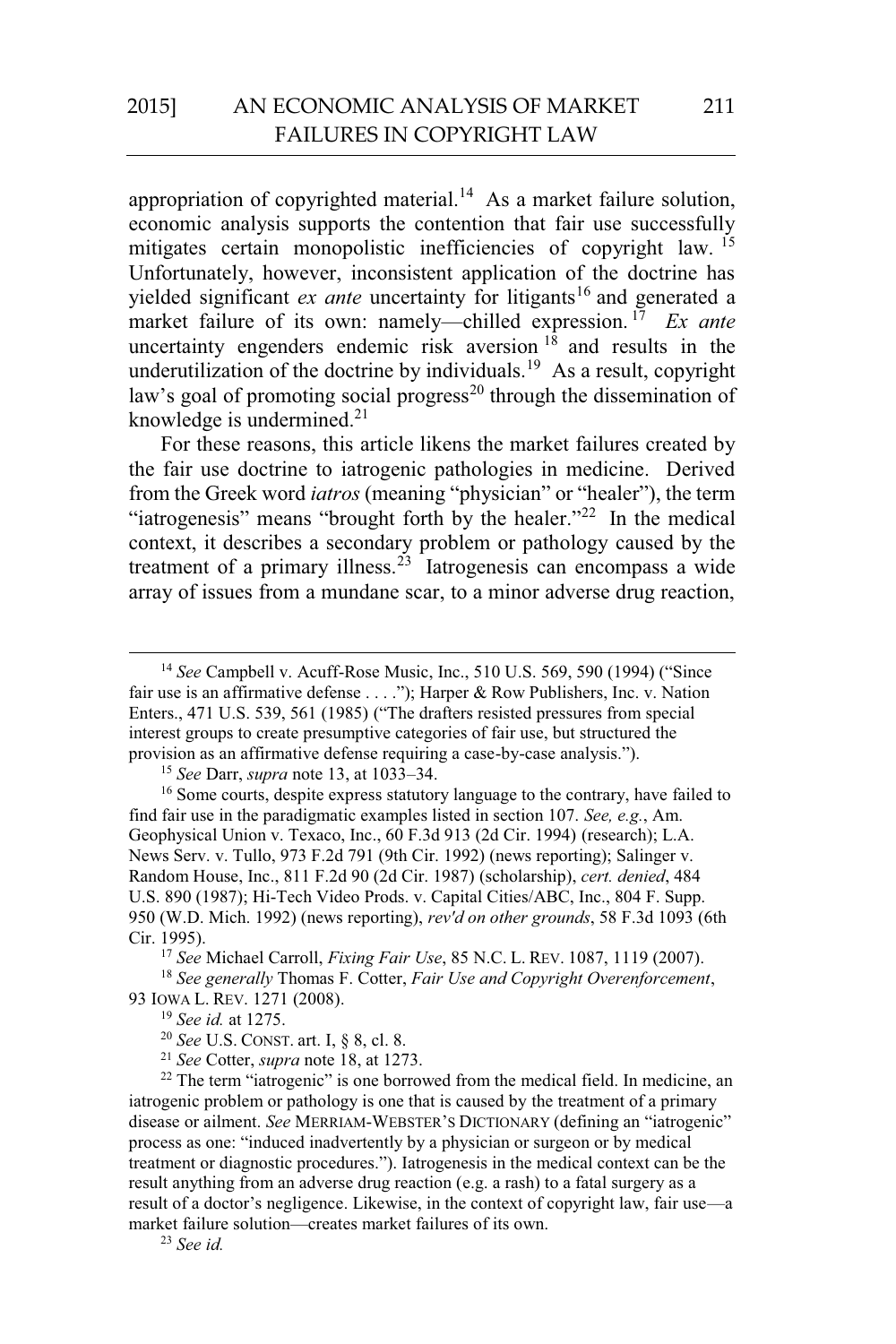to fatal malpractice.<sup>24</sup> By analogy, copyright law's "primary illness" is market failure brought on by the increasingly monopolistic overprotection of authors' rights. As a "treatment," fair use successfully mitigates certain inefficiencies of copyright law. However, in the process, it unintentionally gives rise to the very problem it seeks to ameliorate—market failure.

This article aims to briefly explore the economic underpinnings of copyright law's largest exception—the fair use doctrine—and explain how courts' inconsistent application of the doctrine contravenes its purpose as a corrective tool by propagating iatrogenic market failure. Part II provides a historical backdrop and a brief synopsis of copyright law and the fair use doctrine.<sup>25</sup> Part  $III^{26}$  provides an overview of copyright law's relevant economic principles and delves more specifically into the various economic theories used to explain the fair use doctrine.<sup>27</sup> The article concludes by noting the incompleteness of economic analysis as a tool for predicting fair use outcomes and proposes a three-step solution—the combined goal of which is to diminish litigants' *ex ante* uncertainty and curtail the doctrine's recent trend of chilling creative expression.28 Step one involves amending Section 107 to include a statutory safe-harbor for certain types of use. Step two requires, at the very least, clarification of the current balancing test for cases that fall outside the scope of step one. Finally, step three advocates for the implementation of a mandatory appeals circuit that would eliminate much of the current uncertainty derived from the doctrine's competing interpretations in various circuits.

<sup>&</sup>lt;sup>24</sup> See SANDRA CROUCH, CAROL CHAPELHOW & MICHAEL CROUCH, MEDICINES MANAGEMENT: A NURSING PERSPECTIVE 102-03 (Routledge 2013).

<sup>&</sup>lt;sup>25</sup> See infra Part II.<br><sup>26</sup> Part III highlights the economic principles relevant to analysis of the fair use doctrine in relation to this article, but by no means accomplishes an allencompassing economic analysis of copyright law. For more on copyright law in general, see Landes & Posner, *supra* note 7. For a more encompassing analysis of the economics of the fair use doctrine, *see* Wendy J. Gordon, *Fair Use as Market Failure*: *A Structural and Economic Analysis of the Betamax Case and Its* 

*Predecessors*, 82 COLUM. L. REV. 1600 (1982). 27 *See infra* Part III. 28 *See infra* Part IV.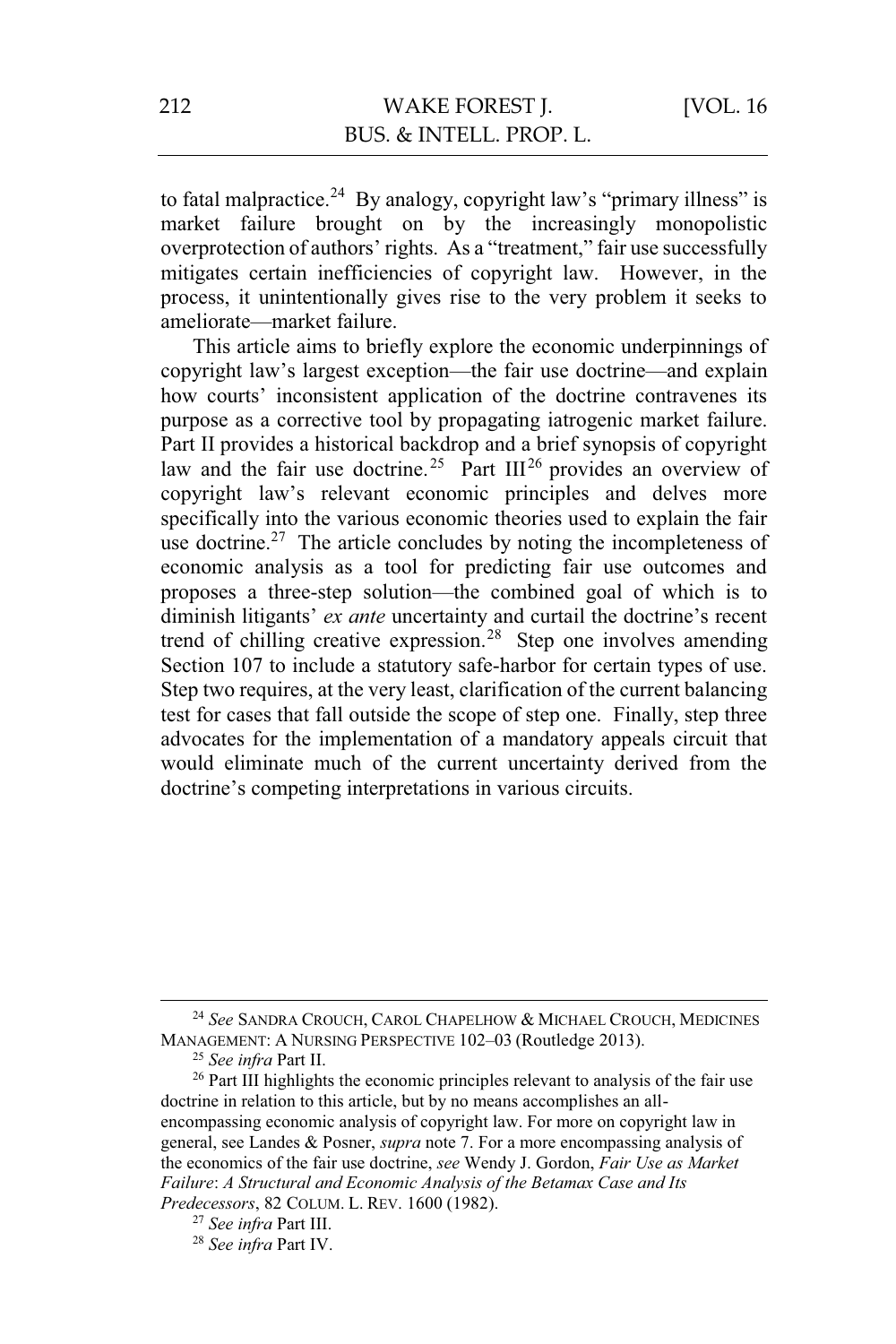#### **II. BACKGROUND**

#### **A. Historical Background**

Copyright law finds its genesis in England's 1710 Statute of Anne.<sup>29</sup> In the United States, copyright protection can be traced back to the Constitution, $30$  and creative expression has been statutorily protected, in various forms, since  $1790$ . <sup>31</sup> The Founders first articulated the underlying public benefit rationale of copyright law—"[t]o promote the Progress of Science and useful Arts."<sup>32</sup> Since that time, copyright statutes have sought to further the general goal of establishing incentives for authors to produce creative works.<sup>33</sup> Undergirding the constitutional grant of copyright protection is an economic rationale<sup>34</sup> premised on the notion that "[p]rogress" (i.e. the free flow of information to society) is best promoted when authors have strong incentives to produce creative works. 35 The IP Clause incentivizes creativity by "securing for limited Times to Authors . . . the exclusive Right to their respective Writings."36 Put simply, copyright law protects authors' rights, thereby incentivizing the production of creative works, which ultimately benefits the public at large. $37$ 

179, 180 (1995) ("When writing about copyright law, scholars and judges frequently focus on its ability to create economic incentives for creativity.").

 $\frac{35}{35}$ *Id.*  $\frac{36}{36}$  U.S. CONST. art. I, § 8, cl. 8.

 $37$  See 17 U.S.C. § 106 (2012); Thau, *supra* note 34, at 197. For a more detailed discussion, see *infra* note 112 and accompanying text; *infra* Part III.

<sup>&</sup>lt;sup>29</sup> See Act for the Encouragement of Learning (Statute of Anne), 8 ANN., C. 19 (1710) (Gr. Brit.). 30 *See* U.S. CONST. art. I, § 8, cl. 8. 31 *See* The Copyright Act of 1790, ch. 15, 1 Stat. 124. 32 U.S. CONST. art. I, § 8, cl. 8.

<sup>33</sup> *See* Mazer v. Stein, 347 U.S. 201, 219 (1954) ("The economic philosophy behind the clause empowering Congress to grant patents and copyrights is the conviction that . . . [it] is the best way to advance public welfare through the talents of authors and inventors in 'Science and useful Arts.'"). *See also* Gordon, *supra* note 26, at 1602. For a more detailed overview of the history of copyright statutes, see BENJAMIN KAPLAN, AN UNHURRIED VIEW OF COPYRIGHT 25 (The Lawbook Exchange, Ltd., 2008); 2 ALAN LATMAN, COPYRIGHT FOR THE EIGHTIES 1–10 (Michie Co. 1981). 34 *See* Steven B. Thau, *Copyright, Privacy, and Fair Use*, 24 HOFSTRA L. REV.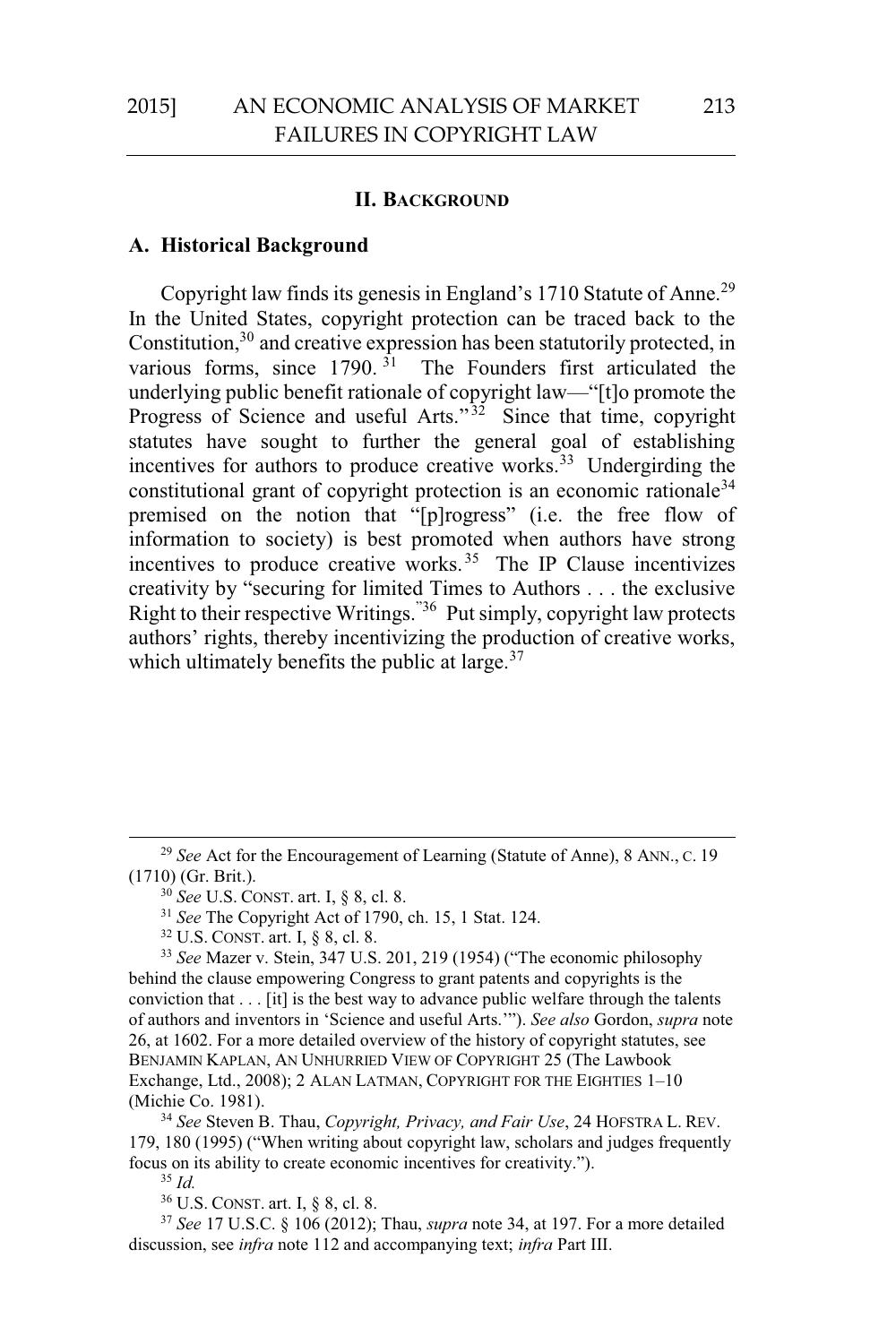## **B. Copyright Protection**

Copyright law protects "original works of authorship"38 the moment they are "fixed in any tangible medium of expression."39 The *sine qua non* of protectable expression is originality.<sup>40</sup> The bar is low, requiring only independent creation<sup>41</sup> and a "minimal creative spark," <sup>42</sup> irrespective of how crude, obvious, or humble it may be.  $43$  The Supreme Court has held that originality, not effort, is afforded protection.44 In *Feist Publications, Inc. v. Rural Telephone Service Co.*, 45 the Supreme Court clarified that copyright protection would not extend to factual compilations lacking originality, irrespective of the effort expended in creation.<sup>46</sup> Feist thus reaffirmed that facts are not copyrightable <sup>47</sup> and cemented creativity as originality's bedrock prerequisite. 48 Once a work falls within the realm of protectable expression, the 1976 Act requires registration<sup>49</sup> with the Copyright

<sup>39</sup> *Id*. The term "author" has been defined as "he to whom anything owes its origin; originator; maker; one who completes a work of science or literature." Burrow-Giles Lithographic Co. v. Sarony, 111 U.S. 53, 58 (1884). The term "writings" is not limited to printed material and has been broadly construed to include other intellectually creative products, such as recordings or artistic performances. *See, e.g.*, 17 U.S.C. § 101 (2012) ("A work is 'fixed' in any tangible medium of expression when its embodiment . . . is sufficiently permanent or stable to permit it to be perceived, reproduced, or otherwise communicated for a period of more than transitory duration."); Goldstein v. California, 412 U.S. 546 (1973). 40 *See* Feist Publ'ns v. Rural Tel. Serv. Co., 499 U.S. 340, 348 (1991)

("Originality remains the *sine qua non* of copyright."). *See also* Eldred v. Reno, 239 F.3d 372 (D.C. Cir. 2001), *cert. granted*, 534 U.S. 1126 (2002); Murray Hill Publ'ns, Inc. v. ABC Commc'ns., Inc., 264 F.3d 622 (6th Cir. 2001); RT Computer Graphics, Inc. v. U.S., 44 Fed. Cl. 747 (1999); Beal v. Paramount Pictures Corp., 20 F.3d 454 (11th Cir. 1994). 41 *Feist*, 499 U.S. at 346 ("[O]riginality requires independent creation plus a

modicum of creativity . . . ."); *id.* at 353 ("[T]he only defense to infringement was independent creation . . . .").<br><sup>42</sup> *Id.* at 363.

<sup>43</sup> *Id.* at 345 (quoting 1 M. NIMMER & D. NIMMER, COPYRIGHT  $\S$  2.01(C)(1)) ("To be sure, the requisite level of creativity is extremely low; even a slight amount will suffice. The vast majority of works make the grade quite easily, as they possess some creative spark, no matter how crude, humble or obvious it might be.") (internal quotation marks omitted). 44 *Feist*, 499 U.S. at 364. 45 499 U.S. 340.

<sup>46</sup> *See id.* at 347. 47 *Id. See also* Tracy A. Meade, Note, *Ex-Post Feist: Applications of a Landmark Copyright Decision*, 2. J. INTELL. PROP. L. 245 (1994).<br><sup>48</sup> *Feist*, 499 U.S. at 345.<br><sup>49</sup> Registration becomes exceedingly important in copyright lawsuits because an

 <sup>38 17</sup> U.S.C. § 102(a) (2012).

*continued . . .*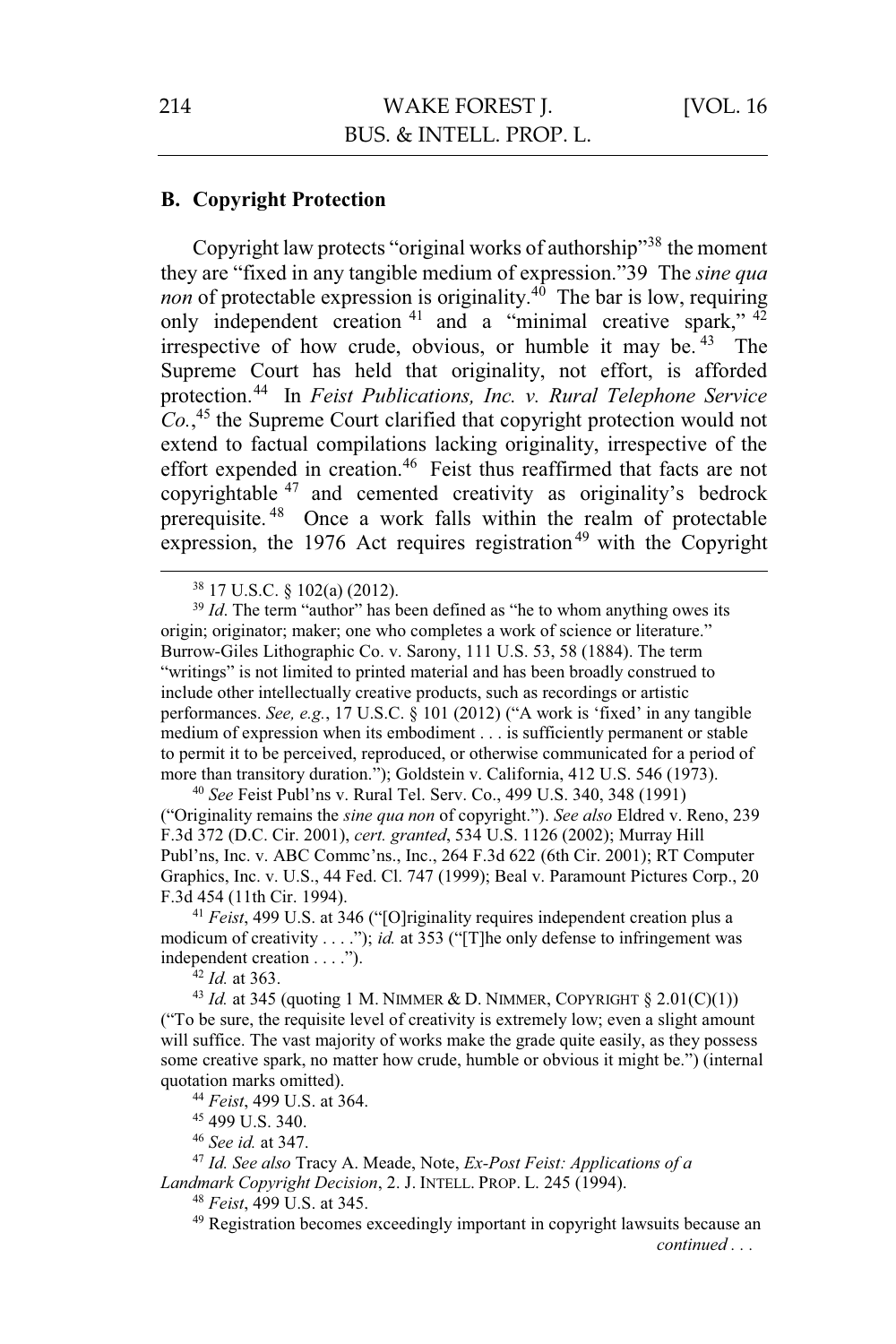Office in order to judicially enforce copyright protection for U.S. works.<sup>50</sup>

## **C. Copyright Infringement**

Section  $501(b)$ <sup>51</sup> of the 1976 Act entitles legal or beneficial copyright holders to sue for infringement when any one of Section 106's statutorily granted rights is violated.<sup>52</sup> The plaintiff in an infringement suit bears the burden of proof, and at the outset, must prove ownership of a valid copyright.<sup>53</sup> A prima facie infringement case requires proof that the alleged infringing material is substantially similar to the copyrighted work, and was not independently created by the second author.<sup>54</sup> A strict liability offense, <sup>55</sup> which lacks an intent requirement,<sup>56</sup> infringement may occur either directly<sup>57</sup> or indirectly.<sup>58</sup> Copying in fair uses cases, however, is often a forgone conclusion because defendants may only raise the affirmative defense after

"registration of a claim in the original or the renewed and extended term of copyright"). To register a copyright, an author is required to register with the Copyright Office. This requires depositing an application and fee with the Copyright Office. *See id.* § 409. Beginning January 1, 1978, registration of a copyright grants owners protection for the life of the author plus 70 years. *See id.* 302(a). In the case of joint works, the copyright extends 70 years after the death of the last surviving author. *See id.* § 302(b). In the case of anonymous works, pseudonymous works, or works made for hire, the copyright extends for 95 years from the date of publication or 120 years from the date of creation, whichever is shorter. *Id.* § 302(c).<br><sup>51</sup> 17 U.S.C. § 501(b) (2012).<br><sup>52</sup> See supra notes 10–12 and accompanying text.

<sup>53</sup> See JULIE E. COHEN ET AL., COPYRIGHT IN A GLOBAL INFORMATION ECONOMY 290 (3d ed. 2010).

<sup>54</sup> Some copyright scholars have referred to this as "copying in fact." *Id.* at 291.<br><sup>55</sup> *See, e.g.*, King Records, Inc. v. Bennett, 438 F. Supp. 2d 812, 852 (M.D.

Tenn. 2006) ("Liability for copyright infringement does not turn on the infringer's mental state because a general claim for copyright infringement is fundamentally one founded on strict liability.") (internal quotation marks and citation omitted).<br><sup>56</sup> Id.

 $\overline{a}$ 

<sup>57</sup> See, e.g., Religious Tech. Cent. v. Netcom On-Line Commc'n Servs., Inc., 907 F. Supp. 1361, 1367 (N.D. Cal. 1995). 58 *See, e.g.*, Cartoon Network LP v. CSC Holdings, Inc., 536 F.3d 121, 133 (2d

Cir. 2008).

infringement claim cannot go forward unless the plaintiff can establish ownership of a valid copyright. *See* Robert R. Jones Assocs., Inc. v. Nino Homes, 858 F.2d 274, 276–77 (6th Cir. 1988) ("In order to establish copyright infringement, the owner of a valid copyright must prove that the defendant or the person who composed the allegedly-infringing work copied the copyrighted material."). *See also* Ferguson v. Nat'l Broad. Co., 584 F.2d 111, 113 (5th Cir. 1978).<br><sup>50</sup> *See* 17 U.S.C. § 101 (2012) (providing that the term "registration" means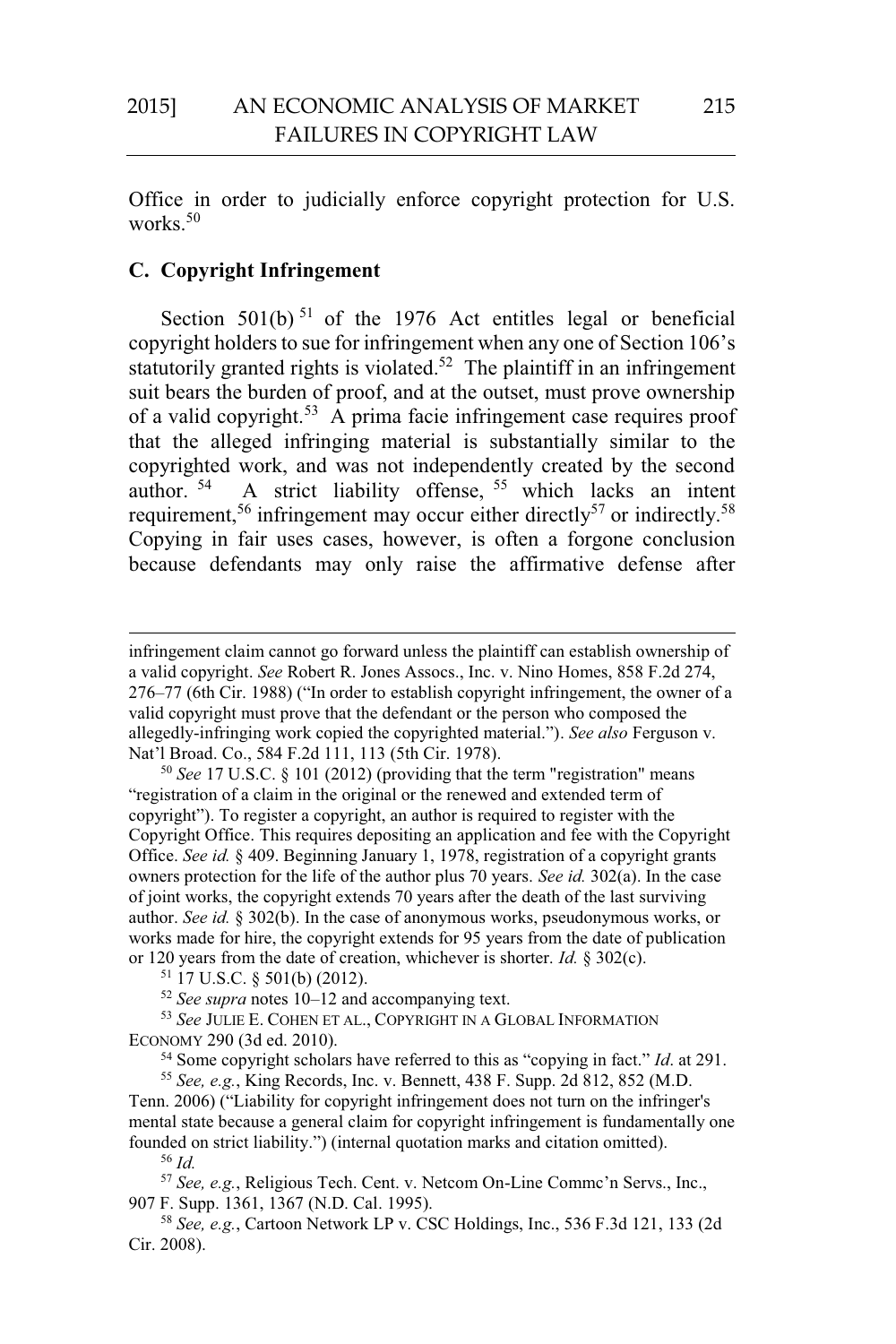infringement of a valid copyright has been established or admitted.<sup>59</sup>

## **D. Copyright Limitations – The Fair Use Doctrine**

The 1976 Act codified a series of limitations<sup>60</sup> to reign in the increasingly monopolistic nature of copyright law.  $61$  Fair use copyright law's largest limitation—seeks to strike a balance between an author's right to remuneration and the public's interest in accessing works.<sup>62</sup> In certain circumstances,<sup>63</sup> fair use allows individuals to use portions of a copyrighted work without the author's approval and without compensating the copyright holder.<sup>64</sup>

In an attempt to guide courts in making fair use determinations, the 1976 Act codified the common law fair use doctrine<sup>65</sup> in 17 U.S.C.  $\S$ 107 by laying out four "guiding" factors:

> (1) the purpose and character of the use, including whether such use is of a commercial nature or is for nonprofit educational purposes;

(2) the nature of the copyrighted work;

(3) the amount and substantiality of the portion used in relation to the copyrighted work as a whole; and

(4) the effect of the use upon the potential market for and value of the copyrighted work.<sup>66</sup>

Section 107's four-factor analysis is a necessarily fact-specific inquiry—one which, in large part, mirrors Justice Story's original formulation in *Folsom v. Marsh* in 1841.<sup>67</sup>

*Copyright Fair Use: A Principled and Predictable Body of Law*, 24 LOY. U. CHI. L.J. 143, 163 (1993).<br>
<sup>62</sup> See Gordon, *supra* note 26, at 1602.<br>
<sup>63</sup> See supra note 11 and accompanying text.<br>
<sup>64</sup> See Landes & Posner, *supra* note 7, at 357.<br>
<sup>65</sup> See Folsom v. Marsh, 9 F. Cas. 342 (C.C.D. Mass. 1841).<br>

- 
- 

the original work, if his design by really and truly to use the passages for the purposes of fair and reasonable criticism. On the other hand, it is as clear, that if he cites the most important parts of the work, with a view, not to criticize, but to supersede the use of the original work, and substitute the review for it, such a use

*continued . . .* 

<sup>59</sup> *See generally* COHEN, *supra* note 53. 60 17 U.S.C. §§ 107-22 (2012). While a number of these limitations were present in previous versions of the Copyright Act, the 1976 Act was the first instance in which the fair use doctrine was statutorily codified. *See* An Act for the General Revision of the Copyright Law, title 17 of the United States Code, and for other purposes, Pub. L. No. 94-553, Title 17, § 107, 90 Stat. 2541 (1976). 61 *See generally* Michael G. Anderson & Paul F. Brown, *The Economics Behind*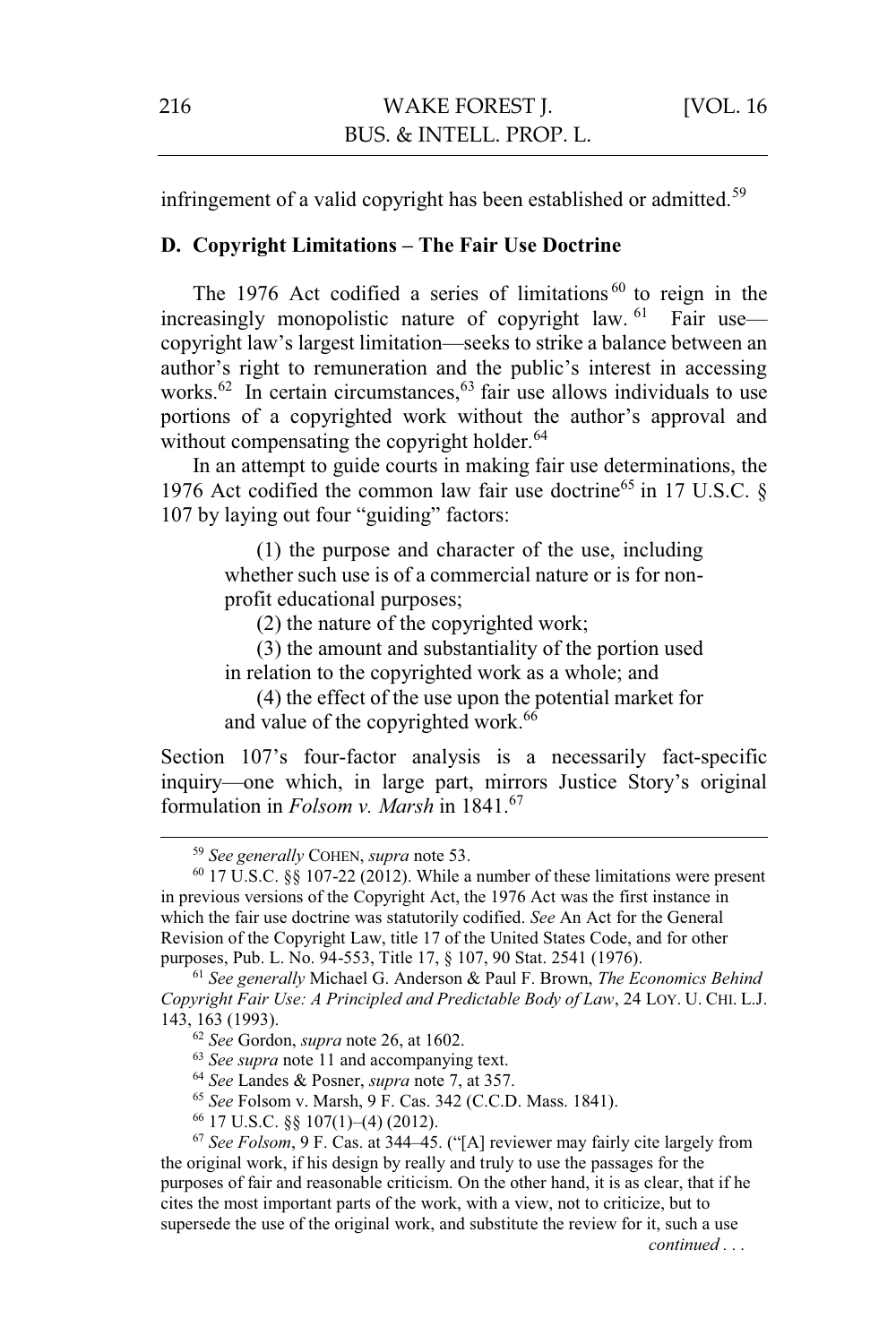# 2015] AN ECONOMIC ANALYSIS OF MARKET FAILURES IN COPYRIGHT LAW

Much of the fair use's uncertainty, and, consequently, its inefficiency, results from the doctrine's lack of uniform application. Section 107's legislative history indicates that fair use's codification was intended to create a "more uniform and predictable body of case law." <sup>68</sup> However. "It those familiar with copyright law are well However, "[t]hose familiar with copyright law are well acquainted with the difficulties courts face in providing guidance under [Section] 107."<sup>69</sup> The four factors are non-exhaustive,<sup>70</sup> and neither Congress nor the courts have provided useful guidance regarding future application of this "equitable rule of reason."71 Congress ultimately left application of the four factors to the discretion of the courts,  $72$  and many, including the Supreme Court, have struggled to consistently

 $\overline{a}$ 

<sup>68</sup> See Anderson & Brown, *supra* note 61, at 146.<br><sup>69</sup> See Carroll, *supra* note 17, at 1094.<br><sup>70</sup> The 1976 Act states that: "[i]n determining whether the use . . . is a fair use the factors to be considered shall include" those factors listed in the text. 17 U.S.C. § 107 (2012). Furthermore, the term "including" is "illustrative and not limitative." *Id.* § 101. *See also* H.R. REP. NO. 1476 (1976), *reprinted in* 1976 U.S.C.C.A.N. 5659, 5680 ("Beyond a very broad statutory explanation of what fair use is and some of the criteria applicable to it, the courts must be free to adapt the doctrine to particular situations on a case-by-case basis.").

<sup>71</sup> *See* H.R. REP. NO. 1476 (1976), *reprinted in* 1976 U.S.C.C.A.N. 5659, 5679 ("[S]ince the doctrine is an equitable rule of reason, no generally applicable definition is possible, and each case raising the question must be decided on its own facts."). *See also* Harper & Row Publishers, Inc., v. Nation Enters., 471 U.S. 539, 552 (1984) ("[F]air use analysis must always be tailored to the individual case."); HORACE G. BALL, THE LAW OF COPYRIGHT AND LITERARY PROPERTY 260 (1944) ("[P]rivilege in others than the owner of a copyright to use the copyrighted material in a reasonable manner without his consent, notwithstanding the monopoly granted to the owner.").

<sup>72</sup> *See Harper & Row*, 471 U.S. at 560 ("The factors enumerated in the section are not meant to be exclusive: '[S]ince the doctrine is an equitable rule of reason, no generally applicable definition is possible, and each case raising the question must be decided on its own facts.'") (quoting H.R. REP NO. 94–1476 (1976), *reprinted in*  1976 U.S.C.C.A.N 5659, 5679)). *See also* Ty Inc. v. Publ'ns. Int'l Ltd., 292 F.3d 512, 522 (7th Cir. 2002) ("The important point is simply that, as the Supreme Court made clear . . . the four factors are a checklist of things to be considered rather than a formula for decision."); Gordon, *supra* note 26, at 1602–03; William F. Patry & Richard Posner, *Fair Use and Statutory Reform in the Wake of Eldred*, 92 CAL. L. REV. 1639, 1645 (2004) ("All section 107 really amounts to in practical terms is confirmation that the courts are entitled to allow in the name of fair use a certain undefined amount of unauthorized copying from copyrighted works. This may seem an unsatisfactory solution to the problem of defining fair use, and indeed the uncertain contours of the defense raise serious problems . . . . ").

will be deemed in law a piracy."). *See also id.* at 348. ("In short, we must often . . . look to the nature and objects of the selections made, the quantity and value of the materials used, and the degree in which the use may prejudice the sale, or diminish the profits, or supersede the objects, of the original work."). Of note, Justice Story never used the phrase "fair use." The term was not coined for another twenty-eight years. See Lawrence v. Dana, 15 F. Cas. 26, 44 (C.C.D. Mass. 1869).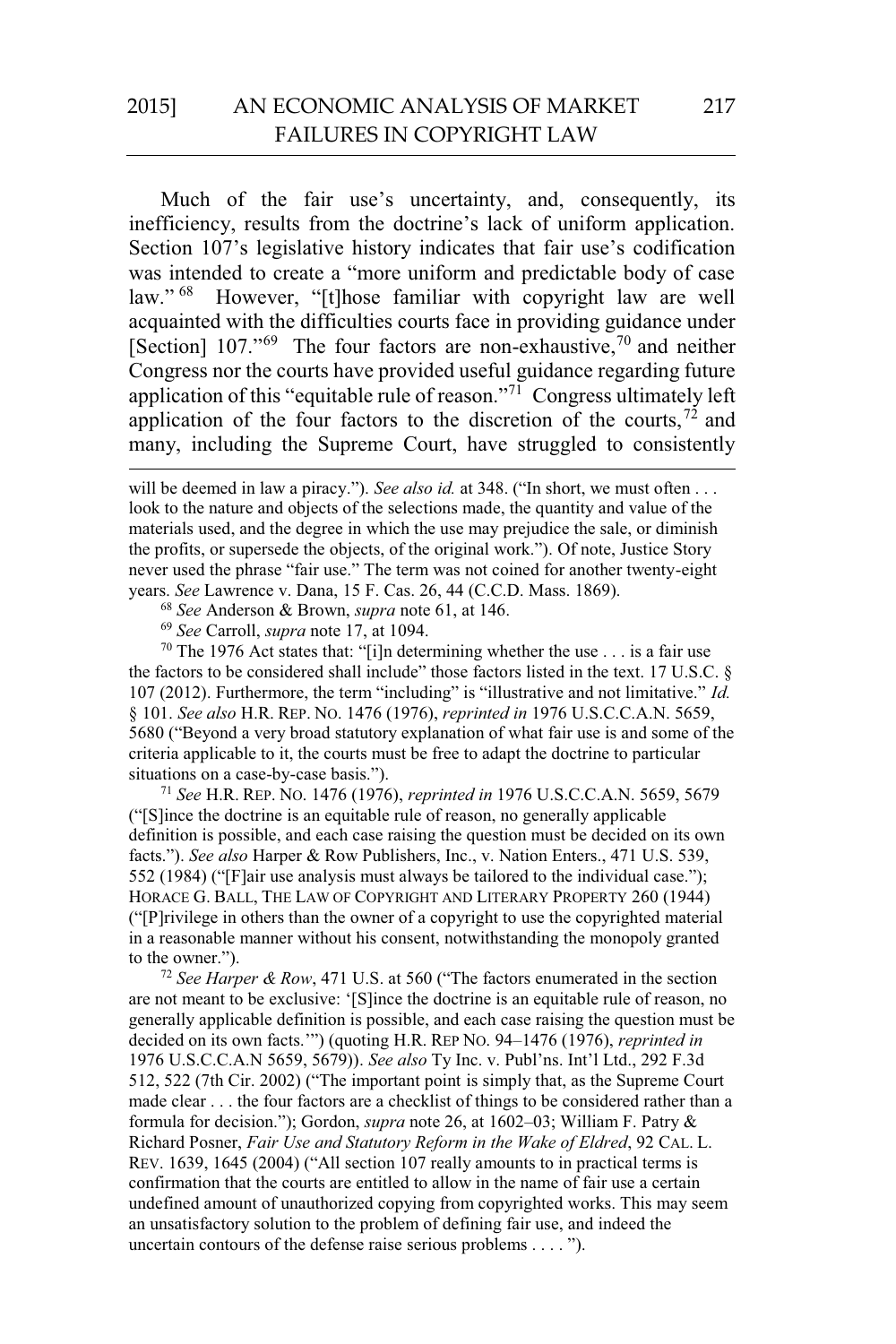apply the doctrine.<sup>73</sup> Adding to the confusion, various circuits have placed differing weight on different factors, creating inconsistent results and exacerbating litigants' *ex* ante uncertainty.<sup>74</sup> Naturally, fair use has earned its characterization as "the most troublesome [doctrine] in the whole law of copyright."<sup>75</sup>

#### **III. ANALYSIS**

### **A. The Economics of Copyright Law and the Fair Use Doctrine**

Economics is a social science that seeks to explain *how* various factors affect the production and consumption of goods.<sup>76</sup> An economic theory of copyright law thus seeks to function as an explanatory tool of how judges and courts interpret the 1976 Act.<sup>77</sup> For this reason, economic analysis of copyright law is a "positive theory attempting to describe how results are reached, rather than a normative theory suggesting the goals copyright should seek to achieve."<sup>78</sup> Accordingly, for the purposes of this article, an economic theory of copyright law attempts to explain how the fair use doctrine seeks to promote the efficient allocation of resources.<sup>79</sup> In particular, micro and macroeconomic theory work in tandem to explain how the fair use doctrine steps in to correct market failures created by copyright law's increasingly monopolistic grants to authors.<sup>80</sup>

An economic analysis of copyright law necessarily begins with an examination of incentives. An efficient copyright system seeks to maximize social welfare by balancing the private interests of copyright holders with the public's interest in accessing knowledge. <sup>81</sup> In

<sup>&</sup>lt;sup>73</sup> Recent Supreme Court decisions, decided by a 5-4 split, have seen various justices emphasize different factors in the majority and dissent. *Compare* Sony Corp. of Am. v. Universal City Studios, Inc., 464 U.S. 417 (1984) (finding defendant not liable for infringement because the public was making fair use copies of the plaintiff's television programs), *with Harper & Row*, 471 U.S. at 540 (finding the defendant liable for infringement even though news reporting is one of the uses given specific mention in the preamble to  $\S$  107).

<sup>&</sup>lt;sup>74</sup> *See* Anderson & Brown, *supra* note 61, at 146. *The See Universal City Studios, 659 F.2d at 969 (quoting Dellar v. Samuel)* Goldwyn, Inc., 104 F.2d 661, 662 (2d Cir. 1939), *cert. granted*, 457 U.S. 1116

<sup>(1982) (</sup>No. 81-1687)). 76 *See generally* N. GREGORY MANKIW, PRINCIPLES OF ECONOMICS (7th ed.

<sup>&</sup>lt;sup>77</sup> See RICHARD A. POSNER, ECONOMIC ANALYSIS OF LAW 21 (3d ed. 1986); Landes & Posner, *supra* note 7, at 325.<br><sup>78</sup> Darr, *supra* note 13, at 1033.<br><sup>79</sup> Or in this case—creative works. *See* Landes & Posner, *supra* note 7, at 326.<br><sup>80</sup> See infra Part III.B-C.<br><sup>81</sup> See Landes & Posner, *sup*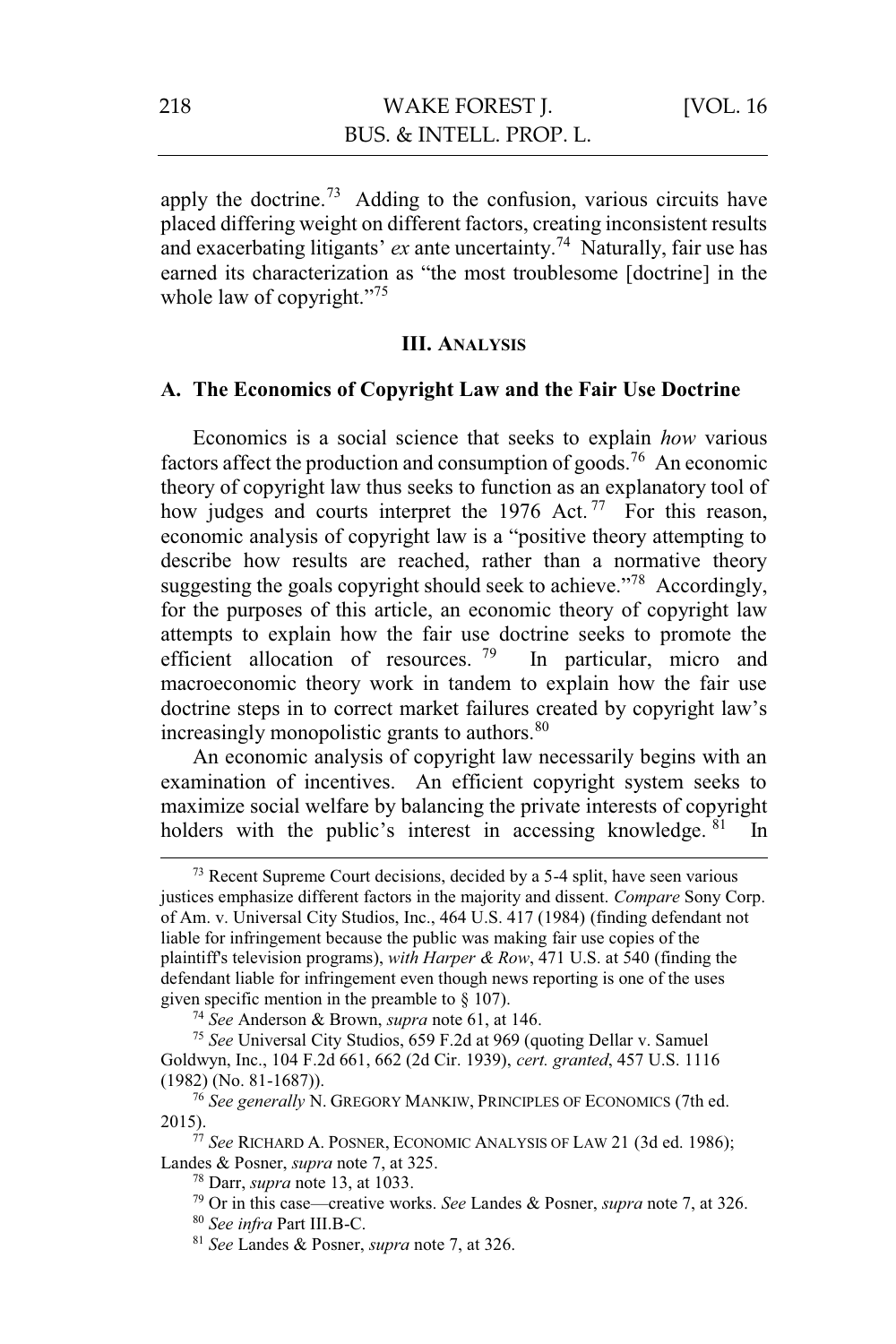economics jargon, copyrightable material has long been viewed as a non-excludable "public good," meaning that it can be "enjoyed by an unlimited number of people without being 'used up."<sup>82</sup> Public goods differ from "private goods," in that public goods are non-excludable meaning they can be repeatedly and infinitely used without diminishing others' ability to do the same.<sup>83</sup> For example, Shakespeare's *Hamlet*,<sup>84</sup> a public good, can be "consumed" (i.e. read) over and over without excluding or diminishing others' ability to likewise read and enjoy the play. However, consumption of a private good (e.g. a cheeseburger) is finite and hence excludable. $85$  For this reason, the economic rationale of copyright law "arises from the assumption that the variable cost of producing a book is the same for the author and any infringer."86

 82 Lydia Pallas Loren, *Redefining the Market Failure Approach to Fair Use in an Era of Copyright Permission Systems,* 5 J. INTELL. PROP. L. 1, 22–23 (1997)

<sup>83</sup> *See id.* at 23. *See also infra* note 86 and accompanying text. <sup>84</sup> For the purposes of this simplistic example, I will ignore the fact that in the United States, Shakespeare's Hamlet is in the "public domain" and hence, no longer subject to copyright protection or limitations. However, for those interested in one of Shakespeare's enduring literary masterpieces, *see* WILLIAM SHAKESPEARE, HAMLET (Barbara A. Mowat & Paul Werstine eds., Simon & Schuster, Inc. 2012) (1603). 85 For more on the subject of public goods, *see* Paul Samuelson, *The Pure* 

*Theory of Public Expenditure*, 36 REV. OF ECONS. & STATS. 387–89 (1954). Of note, for the purposes of this article, I only separate "public" and "private" goods insofar as it aids the understanding of the economics of copyright law and fair use. I am not unmindful of the distinction between "pure public goods," which are non-rival and non-excludable, and "pure private goods" which are rival and excludable. Furthermore, any introduction of the concept of "mixed goods" or "common goods" is beyond the scope of this article, and would only serve to over-complicate a minor point. 86 Darr, *supra* note 13, at 1034. *See also* Landes & Posner, *supra* note 7, at 326–

27 ("The cost of producing a book or other copyrightable work . . . has two components. The first is the cost of creating the work . . . The second component of the cost of producing a work increases with the number of copies produced, for it is the cost of printing, binding, and distributing individual copies. The cost of expression does not enter into the making of copies because, once the work is created, the author's efforts can be incorporated into another copy virtually without cost.").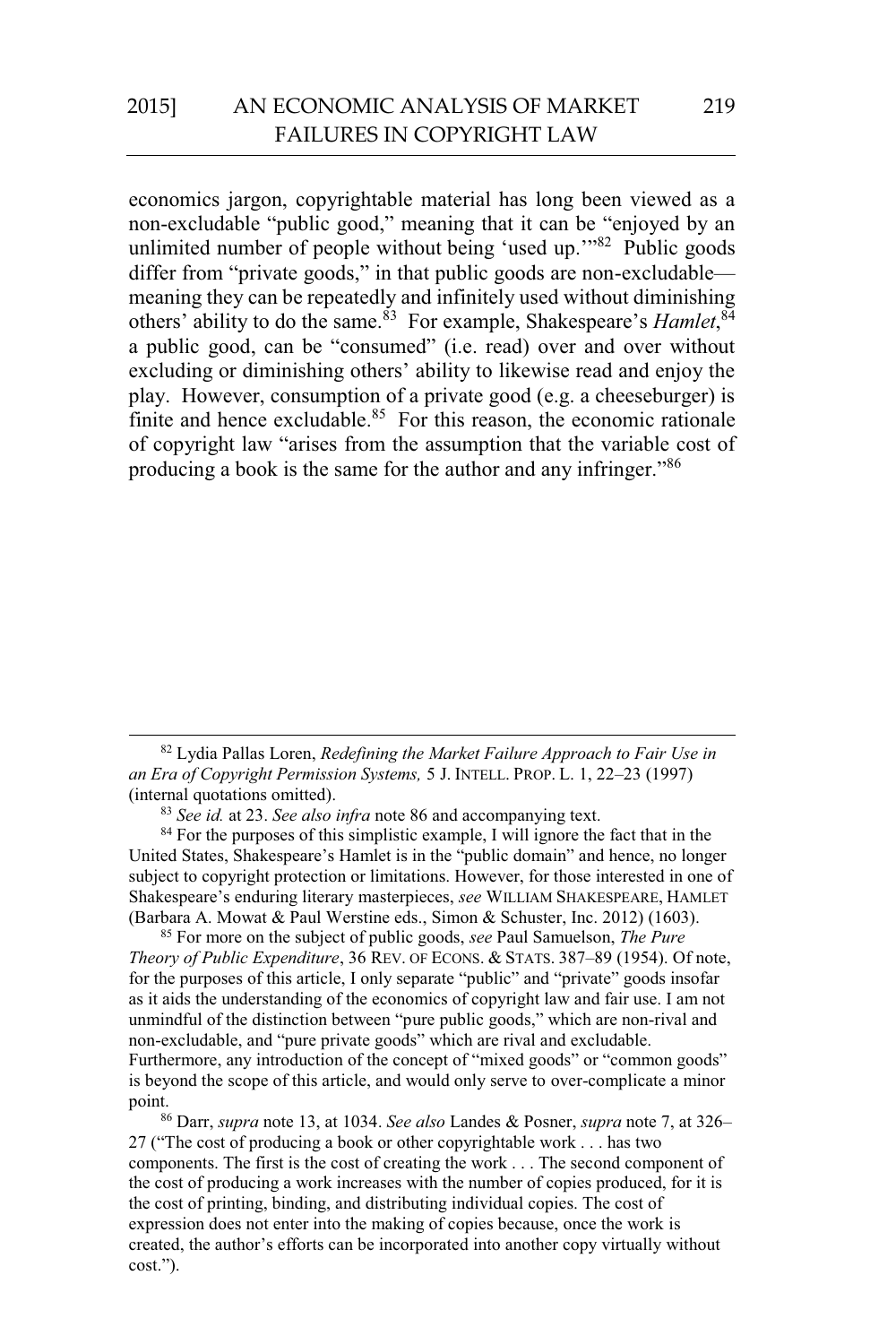If authors are unable to recover their fixed costs of production, they will not produce.<sup>87</sup> To remedy this market failure, Section 106 of the 1976 Act grants authors limited monopolistic protection in an enumerated "bundle of rights." 88 Subsequent amendments to the Copyright Act have lengthened the term of protection and increased this<br>monopoly power. <sup>89</sup> Economic theory suggests that unfettered Economic theory suggests that unfettered monopoly power distorts the price of goods by allowing an author, as the sole supplier of a good, to manipulate an otherwise competitive market by pricing his work above the marginal cost of production (the "monopoly price"). $90$  Two consequences naturally follow. First, the author will reap a healthy profit;  $9^{\frac{1}{2}}$  second, consumers who value the good at or above the market price,  $92$  but below the monopoly price,  $93$ will not purchase it.<sup>94</sup> The latter effect creates allocative inefficiency in the form of "deadweight loss"95 and results in a socially undesirable underproduction of goods. $96$ 

<sup>87</sup> *See* Landes & Posner, *supra* note 7, at 327. 88 *See* 17 U.S.C. § 106 (2012). *See also* notes 9–13 and accompanying text. 89 The first Copyright Act provided a maximum twenty-eight-year period (two

monopolistic pricing, *see* THOMAS KARIER, BEYOND COMPETITION: ECONOMICS OF MERGERS AND MONOPOLY POWER (1993). 91 *See* William W. Fisher III, *Reconstructing the Fair Use Doctrine*, 101 HARV.

L. REV. 1659, 1700–01 (1988).<br>
<sup>92</sup> See infra Figure 1, at point C.<br>
<sup>93</sup> See infra Figure 1, at point B.<br>
<sup>94</sup> See Fisher, *supra* note 91, at 1700–02.<br>
<sup>95</sup> For more on deadweight loss in copyright law, see *infra* Figu

*infra* note 97 and accompanying text. For a more detailed analysis of deadweight loss in general, *see generally* Jerry A. Hausman, *Exact Consumer's Surplus and Deadweight Loss*, 71 AM. ECON. REV. 662 (1981).<br><sup>96</sup> Δ ABC represents society's deadweight loss. *See infra* Figure 1. *See also* 

RICHARD POSNER, ECONOMIC ANALYSIS OF LAW 256 (3d ed. 1986) (treating "the transfer of wealth from consumers to producers brought about by increasing the price from the competitive to the monopoly level . . . as a wash"); Richard Posner, *The Social Costs of Monopoly and Regulation,* 83 J. POL. ECON. 807, 807–15 (1975); F.M. SCHERER, INDUSTRIAL MARKET STRUCTURE AND ECONOMIC PERFORMANCE 450–54 (2d ed. 1980); Fisher, *supra* note 91, at 1701–02.

fourteen year renewable periods). It has since been amended in 1802, 1831, 1870, and 1909. Each subsequent version increased the length of an author's copyright period. *See* Act of Apr. 29, 1802, ch. 36, 2 Stat. 171 (repealed 1831); Act of Feb. 3, 1831, ch. 16, 4 Stat. 436 (repealed 1870); Act of July 8, 1870, ch. 230, 16 Stat. 178 (repealed 1909); H.R. REP. No. 60-2222, 60th Cong., 2d Sess. 7 (1909).<br><sup>90</sup> *See infra* Figure 1, at P1. For more on monopolies and the economic effect of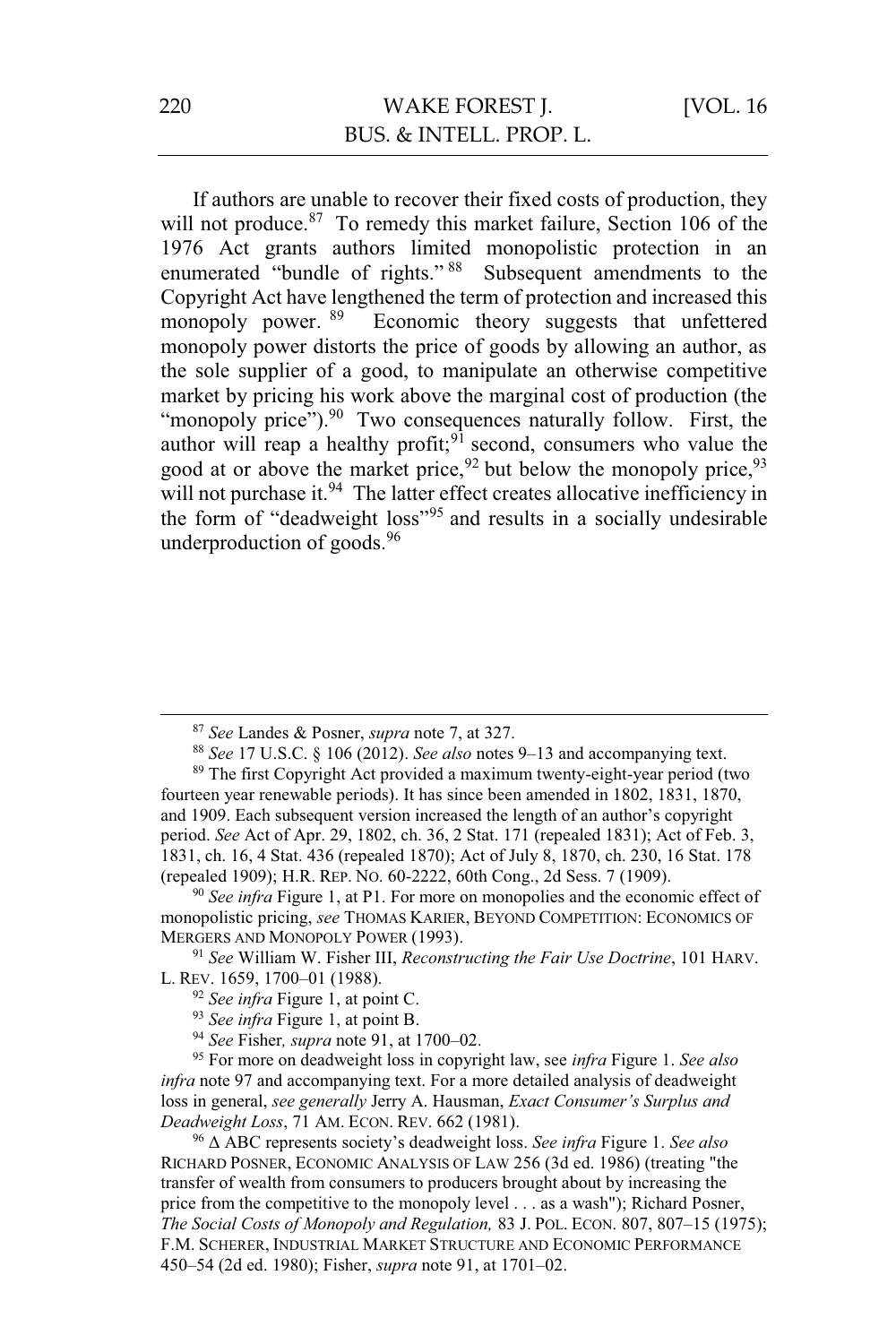

FIGURE 1: MONOPOLISTIC PRICING AND DEADWEIGHT LOSS<sup>97</sup>

Accordingly, "for the optimal number of works to be produced, an economically rational law must provide the means for new material to be produced as well as provide protection to existing materials."<sup>98</sup>

Courts, commentators, and scholars have espoused two economic rationales explaining the fair use doctrine: 99 one rooted in microeconomic theory<sup>100</sup> and the other in macroeconomic theory.<sup>101</sup>

Figure 1 illustrates the effect of monopolistic pricing. To display the effect of pure monopolistic pricing, the above graphic is illustrative, where:

- $(1)$  MC = Marginal Cost
- $(2)$  MR = Marginal Revenue
- (3) ATC = Average Total Cost
- (4) AR = Average Revenue

Typically, firms (or individuals) maximize profits when their marginal costs equal their marginal revenues (MC=MR). Absent a monopoly, this occurs at  $(P, Q)$ [or point B in Figure 1]. However, because monopolies distort market effects, average revenue (AR) in monopoly firms exceeds average total cost (ATC) (i.e. AR > ATC). Accordingly, Point C in Figure 1 distorts the point at which MC=MR. As a result, the supplier (or author in the case of copyright) is able to reap "supernormal" or monopoly profits. For more on monopoly profits, see KARIER, *supra* note 90 and accompanying text. The result of monopolistic pricing, as demonstrated above, is a reduced quantity of goods (Q1) and a higher price (P1). Additionally, society experiences deadweight loss results (shown in ∆ ABC).

98 Darr, *supra* note 13, at 1034. 99 Thau, *supra* note 34, at 193. 100 *Id*. *See also infra* Part III.B. 101 Thau*, supra* note 34, at 193. *See also infra* Part III.C.

 $97$  Figure 1 shows the market inefficiencies that result from monopolistic pricing. The Y-axis ("Costs and Revenues") represents Price (P) (i.e. the total compensation the author receives, described here as "Costs and Revenues"). The Xaxis represents Output or Quantity (Q). In a competitive market, supply and demand converge at an equilibrium Price (P) and Quantity (Q). For a simplistic supply and demand model, see *infra* Figure 2.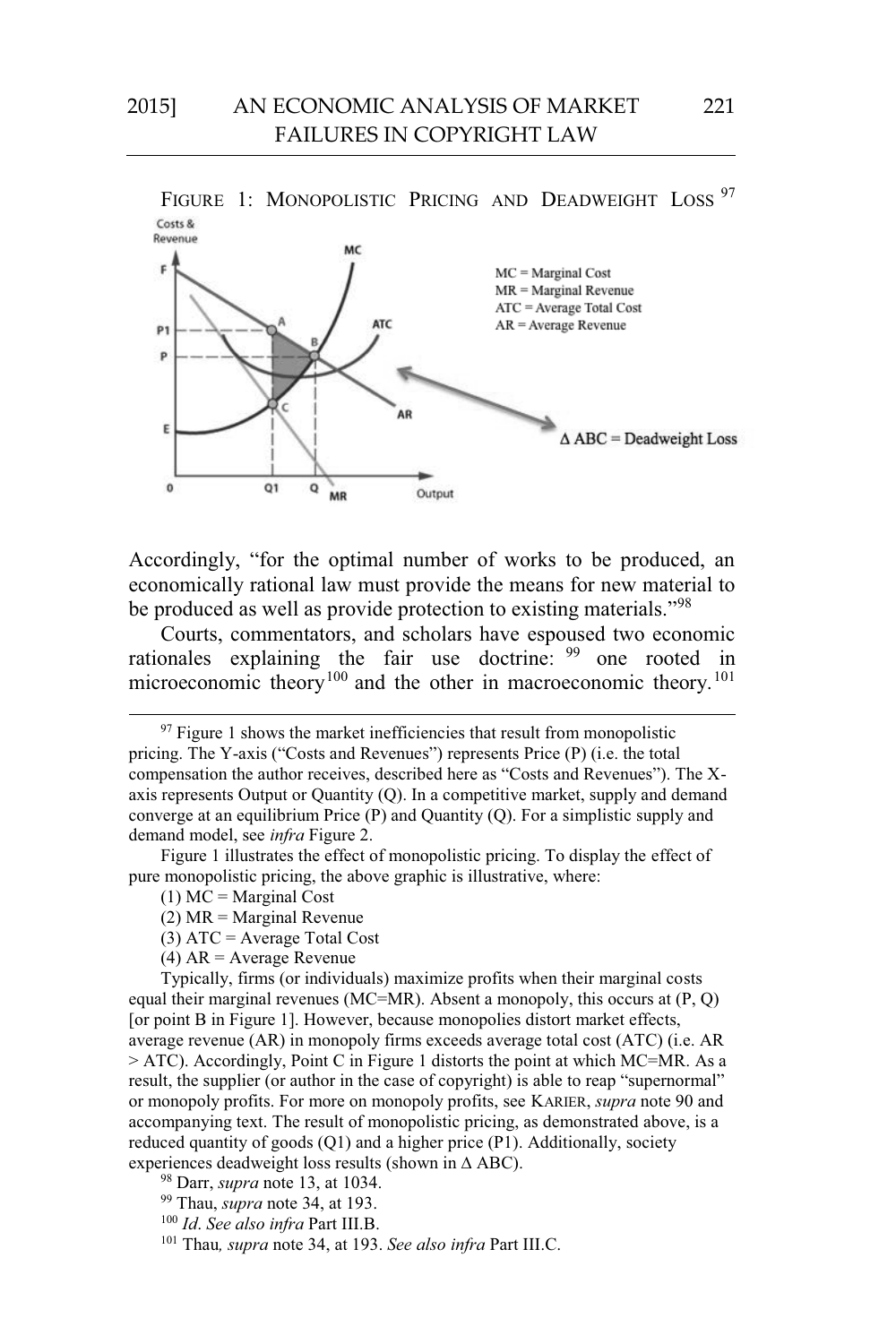Microeconomic theory justifications focus on how transaction costs and externalities affect individual decision-making and create market failures.<sup>102</sup> Macroeconomic theorists view fair use as a utilitarian mechanism for promoting the IP Clause's goal of maximizing social welfare through the dissemination of knowledge—often, however, at the expense of individual profit.<sup>103</sup> Individually, both theories have their limits,104 and while neither wholly solves the issue of *ex ante*  uncertainty, together they may offer some insight for prospective litigants and provide judges an analytical framework that may better effectuate consistent and efficient market outcomes for all parties involved.

#### **B. Microeconomic Theory and the Fair Use Doctrine**

Microeconomics studies how competing incentives affect individual decision-making in the marketplace, and examines the concomitant effect on the supply and demand of goods. <sup>105</sup> Microeconomic theory posits that resources will be most efficiently allocated when rational, utility-maximizing individuals are left to their own devises in the marketplace.<sup>106</sup> In theory, absent market failure or outside intervention, individual decision-making will allow supply and demand to converge at a market equilibrium price and yield a socially optimal allocation of goods and services.<sup>107</sup>

<sup>&</sup>lt;sup>102</sup> *See generally Gordon, supra note 26; Landes & Posner, supra note 7.* <sup>103</sup> *See generally Peter N. Leval, <i>Toward a Fair Use Standard*, 103 HARV. L. REV. 1105, 1106–07 (1990).

<sup>&</sup>lt;sup>104</sup> *See infra* Parts III-V.<br><sup>105</sup> *See generally* WALTER NICHOLSON, MICROECONOMIC THEORY: BASIC PRINCIPLES AND EXTENSIONS (5th ed. 1992).

<sup>&</sup>lt;sup>106</sup> See Aryeh S. Friedman, *Law and the Innovative Process: Preliminary* 

*Reflections*, 1986 COLUM. BUS. L. REV. 1, 19, n.67 (1986).<br><sup>107</sup> Figure 2 provides a simplistic graphical illustration of equilibrium pricing and output from a microeconomic standpoint. *See generally* NICHOLSON, *supra* note 105.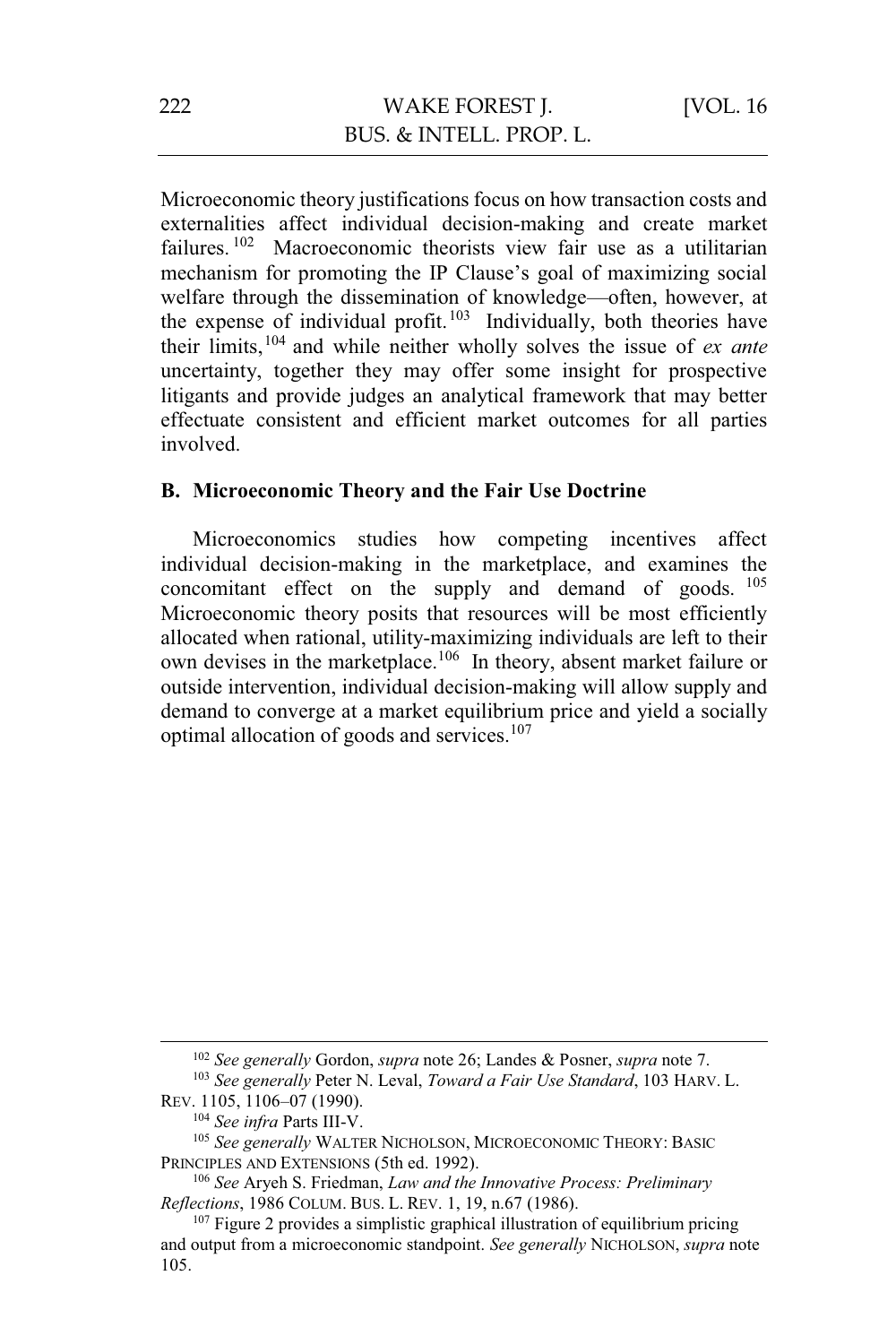

Market failures interfere with the optimal allocation of goods.<sup>109</sup> In copyright law, this occurs when "a copyright owner and potential user [can] not reliably engage in a socially valuable market exchange."<sup>110</sup> Market failures in copyright law primarily occur in two forms. First, high transaction costs prevent otherwise desirable transactions<sup>111</sup> from occurring when the expected cost of negotiating a license exceeds the parties' anticipated benefit of the bargain.<sup>112</sup> Second, when parties fail to account for the social benefit of their bargain, society bears a negative externality in the form of deadweight loss.<sup>113</sup> In either situation, the fair

optimal allocation of *both* goods and services. However, for the purposes of this article, it suffices to focus on the former.

<sup>&</sup>lt;sup>108</sup> In Figure 2, supply (S) and demand (D) converge at an efficient market equilibrium price. Absent market failure, the supply curve intersects with the demand curve, yielding an optimal price and output of a copyrighted work  $(P^*, Q^*)$ . At equilibrium, Q\* represents the total number of works authors will produce, and P\* represents the price paid by society for the work. It is important to note that P\* does not represent the price received by an author for a single work, rather P\* represents the price garnered from all sales (including books, movie rights, or any other licensing/royalty fees that may be applicable). *Id.* For more on the social benefits of requiring payment for ancillary uses, *see* Robin A. Moore, *Fair Use and Innovation Policy*, 82 N.Y.U. L. REV. 944, 952–57 (2007).<br><sup>109</sup> *See* NICHOLSON, *supra* note 105. Of note, market failures interfere with the

<sup>110</sup> Moore, *supra* note 108, at 946.<br><sup>111</sup> *See id. See also infra* Part III.B.1.<br><sup>112</sup> *See* Moore, *supra* note 108, at 946. *See also infra* Part III.B.1.

<sup>&</sup>lt;sup>113</sup> An "externality" is any cost or benefit that affects a party who did not choose *continued . . .*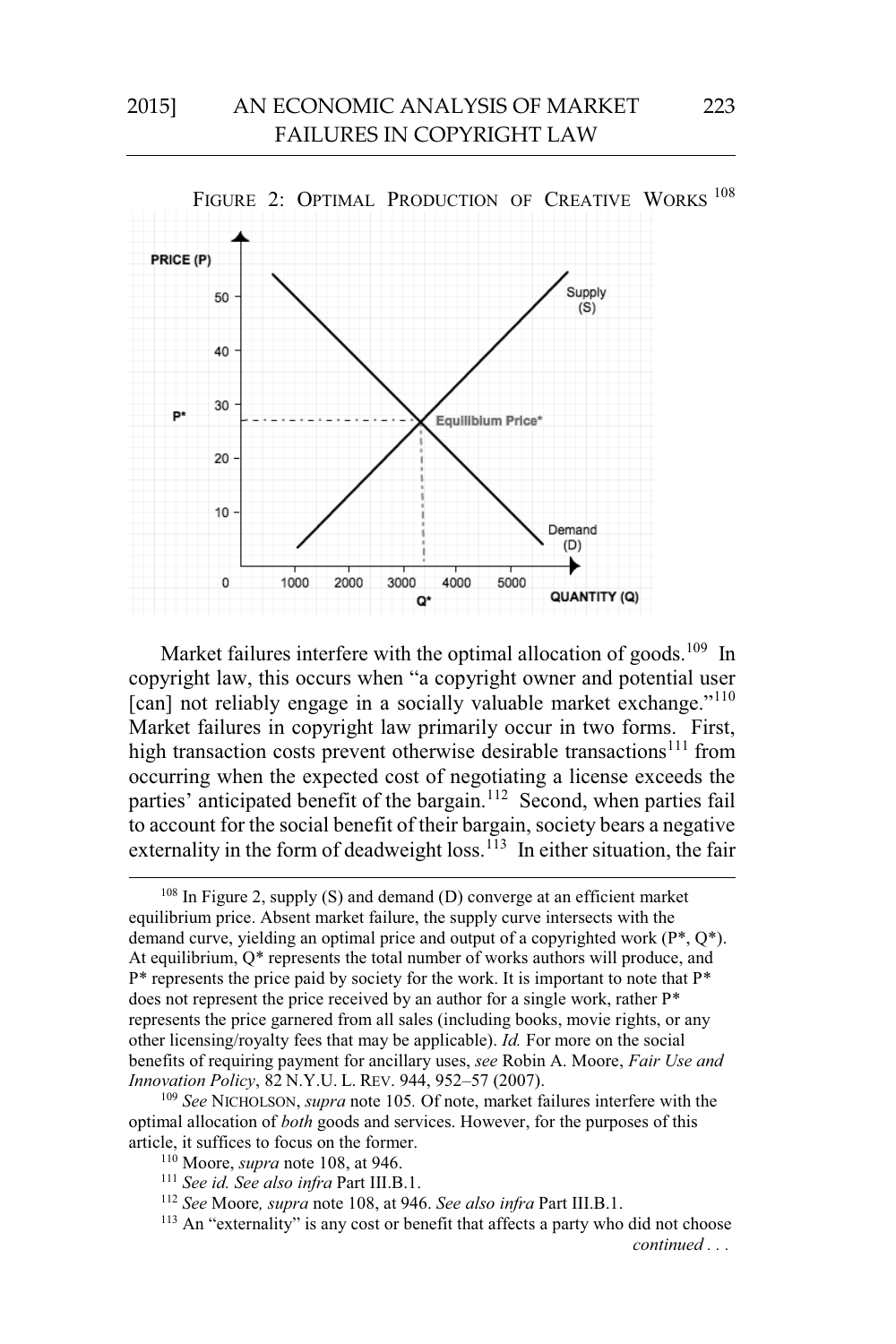use doctrine steps in, and, at least theoretically, corrects the market failure created by copyright law's overprotection of authors.<sup>114</sup> The extent to which it effectively does so will be examined below.<sup>115</sup>

#### *1. Landes and Posner's transaction cost approach*

In 1989, Professor William Landes and Judge Richard Posner undertook the first comprehensive economic analysis of copyright law.<sup>116</sup> They begin with the contention that "[s]triking the balance between access and incentives is the central problem in copyright law."<sup>117</sup> Their fair use analysis focuses primarily on the doctrine's corrective function in situations where resources are inefficiently allocated as a result of burdensome transaction costs.<sup>118</sup> In economics, a "transaction cost" is a cost that is incurred as a result of the time, effort, or expense required to negotiate a deal.<sup>119</sup> Landes and Posner note that market failures breed inefficiency when the transaction costs associated with enforcement of a copyright exceed the would-be benefits of a lawsuit.<sup>120</sup> Accordingly, they posit that lawsuits should not occur when the copyright holder's cost of enforcement exceeds the potential benefits of a suit or settlement.<sup>121</sup>

An illustrative example of their theory follows.<sup>122</sup> Suppose an author ("A") wants to quote a portion of another author's ("B") copyrighted work. 123 If a hypothetical licensing negotiation was to

 $\overline{a}$ 

"a cost connected with a process transaction, such as a broker's commission, the time and effort expended to arrange a deal, or the cost involved in litigating a dispute.").

120 *See Landes & Posner, <i>supra* note 7, at 357–58.<br><sup>121</sup> *See id.* 122 This example largely mirrors the one found in Landes and Posner's work, with slight variations. *See Landes & Posner, <i>supra* note 7, at 357–58. <sup>123</sup> *See id.* 

to incur that cost or benefit. *See* NICHOLSON, *supra* note 105, at 746. ("An *externality* occurs whenever the activities of one economic agent affect the activities of another agent in ways that are not taken into account by the operation of the market.") (emphasis in original). *See also* STEFANO ZAMAGNI, MICROECONOMIC THEORY: AN INTRODUCTION 538 (Anthony Fletcher trans., Basil Blackwell 1987) ("Externalities are those (favourable or unfavourable) effects on the consumption or production of one economic agent (an individual or firm) on the production and/or consumption of another economic agent for which no price is paid or received."). For a more detailed discussion of externalities in copyright law, and examples in the fair use context, see *infra* Part III.B.1; *infra* Figure 3.<br><sup>114</sup> See generally Gordon, *supra* note 26; Landes & Posner, *supra* note 7.<br><sup>115</sup> See *infra* Part III.B.1–2.<br><sup>116</sup> See Landes & Posner, *supra* note 7.<br><sup>117</sup>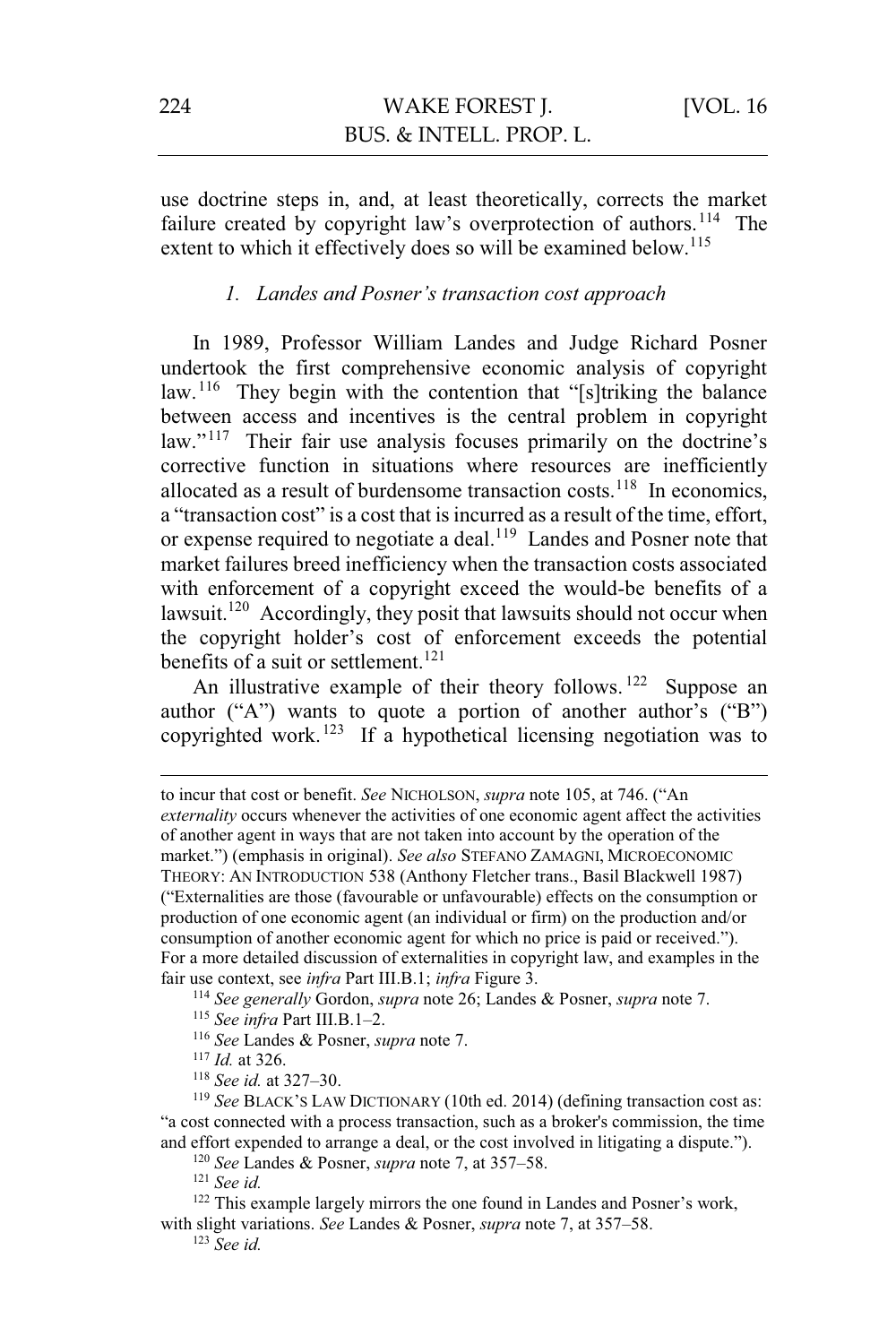occur, assume that "A" would be willing to pay \$1,000 for use of the text, and "B" would be willing to accept.<sup>124</sup> Up to this point, market forces and individual preferences dictate the occurrence or nonoccurrence of the transaction.  $125$  Next, however, assume that consummation of the transaction requires "A" and "B" to retain counsel, which creates an additional \$5,000 expense. Here, because the transaction costs are well in excess of the bargain's potential benefit, each party's expected return vanishes and an otherwise agreeable transaction fails to materialize.<sup>126</sup>

In this situation, the fair use doctrine steps in to correct the market failure by allowing "A" to use small portions of "B's" work for academic purposes.<sup>127</sup>

Landes and Posner's transaction-cost theory correctly identifies the fair use doctrine's corrective function in an economic model where high transaction costs would prevent otherwise efficient licensing agreements.<sup>128</sup> Their cost-benefit analysis, which seeks to explain the fair use doctrine solely as a redress to be narrowly applied in certain high-transaction cost situations, however, is not without its critics.<sup>129</sup> One critic focuses on the practical limitations of Landes and Posner's theory by arguing:

> The fact that fair use is successfully invoked in a large number of suits in which the transaction cost rationale simply does not apply—e.g., where the defendant can easily identify the would-be plaintiff *ex ante* and would be willing to negotiate a license indicates that courts view fair use as more than merely a means of avoiding costly negotiating.<sup>130</sup>

In essence, certain commentators believe that in practice, Landes and Posner's transaction-cost theory falls significantly short of offering a complete explanation for judicial outcomes.<sup>131</sup>

 <sup>124</sup> *See id.* 

<sup>&</sup>lt;sup>125</sup> Here, the "equilibrium price" equals \$1,000. *See supra* Figure 2; *supra* note 109 and accompanying text.

<sup>&</sup>lt;sup>126</sup> *See supra* Figure 2; *supra* note 109 and accompanying text.

<sup>127</sup> *See supra* text accompanying note 115. *See generally* Gordon, *supra* note 26, at 1615 (explaining market failure as one element of a three part test for determining fair use.); Landes & Posner, *supra* note 7, at 357 ("A fair use privilege creates a clear benefit to A but does not harm B.").<br>
<sup>128</sup> See Landes & Posner, *supra* note 7, at 357–58.<br>
<sup>129</sup> See Thau, *supra* note 34, at 195–97.<br>
<sup>130</sup> Id. at 195–96.<br>
<sup>131</sup> The author of this article shares this belief with thes

*e.g.*, Thau, *supra* note 34, at 195.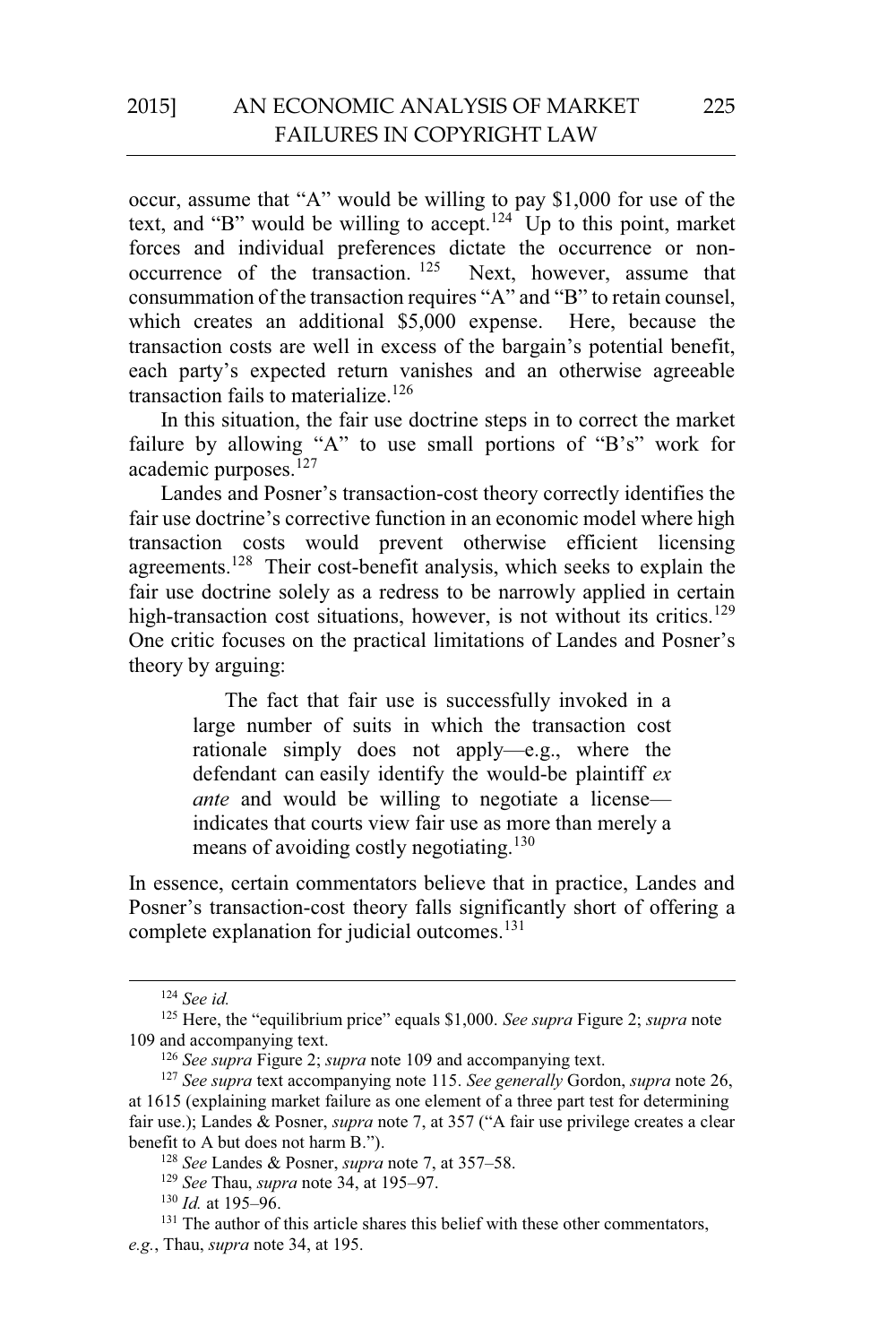One observer astutely notes that in the context of high transaction costs, fair use operates "primarily on the mind of the copyright infringer."132 In the context of high transaction costs and low value licenses, the logic of this assertion is undeniable. Even in the absence of Section 107, no rational copyright holder will choose to sue when the cost of bringing suit far outweighs the potential for reward.<sup>133</sup> This will invariably happen in situations similar to the above example.<sup>134</sup> In practice, "A" will go ahead and infringe, knowing that "B's" costprohibitive lawsuit will likely never materialize.<sup>135</sup> As a result, in the context of high-transaction cost scenarios, fair use may only serve a limited role—to assuage the conscience of an otherwise reticent infringer.

### *2. Gordon's market failure approach*

More than thirty years ago, in response to the Supreme Court's pending decision in *Sony Corp. of America v. Universal City Studios, Inc.*, <sup>136</sup> ("*Sony*" or the "Betamax" case) Professor Wendy Gordon provided the first comprehensive economic analysis of the fair use  $\mu$  doctrine.<sup>137</sup> Gordon argued that fair use is justifiable only when three conditions are met:  $138$  first, a market failure must prevent the prospective parties from efficiently negotiating a license;<sup>139</sup> second, the transfer of rights from the copyright holder to the would-be user must produce a "socially desirable" result;<sup>140</sup> and finally, the transfer must not negatively impact an author's incentive to create new works.<sup>141</sup>

<sup>137</sup> *See* Gordon, *supra* note 26, at 1602.<br><sup>138</sup> *See id.* at 1614 ("Fair use should be awarded to the defendant in a copyright infringement action when (1) market failure is present; (2) transfer of the use to defendant is socially desirable; and (3) an award of fair use would not cause substantial injury to the incentives of the plaintiff copyright owner.").

 <sup>132</sup> *Id.* 

<sup>&</sup>lt;sup>133</sup> *See id.* ("If courts took seriously Landes and Posner's suggestion to limit fair use to cases in which the benefit of the use accruing to an alleged infringer is outweighed by the costs of enforcement borne by the copyright owner, we would hardly expect to see any cases in which the fair use defense is successfully raised. The plaintiffs in those cases would lack the economic incentive to sue, and if a suit did occur, a defendant would be wiser to settle rather than raise an expensive defense like fair use.").

<sup>134</sup> *See supra* notes 90–95 and accompanying text.<br>
<sup>135</sup> *See id.* <sup>136</sup> 464 U.S. 417 (1984).

<sup>&</sup>lt;sup>139</sup> *See id.* at 1614–15.<br><sup>140</sup> *See id.* at 1615 ("If market failure is present, the court should determine if the use is more valuable in the defendant's hands or in the hands of the copyright owner.").

<sup>141</sup> *See id.* at 1614–22.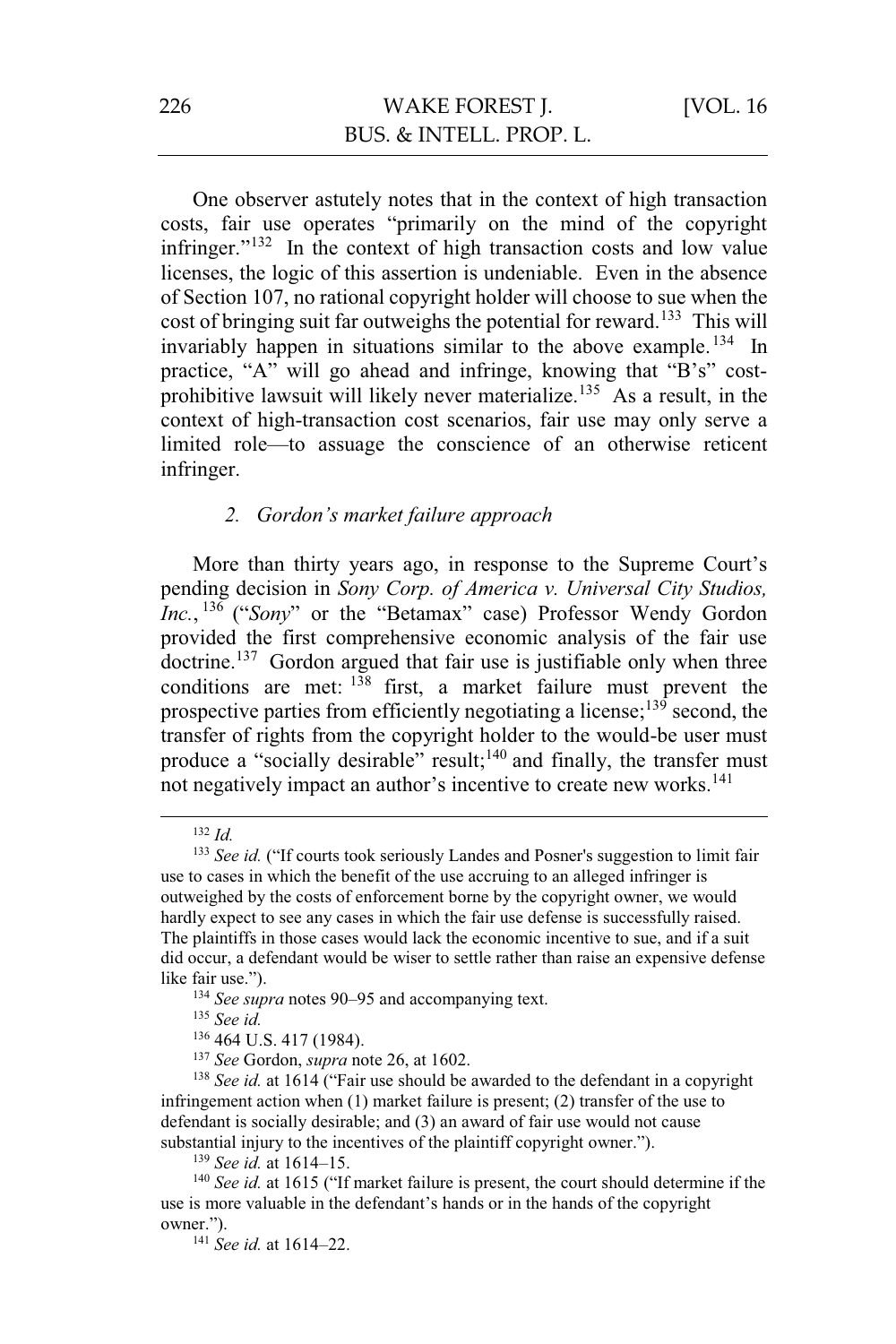# 2015] AN ECONOMIC ANALYSIS OF MARKET FAILURES IN COPYRIGHT LAW

Parts two and three of Gordon's work<sup>142</sup> largely reflect traditional fair use analysis. <sup>143</sup> Her "primary contribution to fair use Her "primary contribution to fair use scholarship"144 lies in her assertion that market failure should precede application of the fair use doctrine.<sup>145</sup> She points to three categories in which market failures arise in copyright law: transaction costs, externalities, and antidissemination incentives.<sup>146</sup> Her transaction costs analysis, in substantive part, mirrors that of Landes and Posner.<sup>147</sup> Gordon's externality analysis, in the microeconomic context, <sup>148</sup> focuses on situations in which externalities are not factored into individual decision-making 149 and examines the concomitant macroeconomic consequences.150

In copyright law, externalities exist when licensing negotiations fail to account for the social benefit of a transaction.<sup>151</sup> The following simplistic example is illustrative.<sup>152</sup> Assume a similar situation to the one above: an author or academic scholar wishes to quote a portion of a copyrighted work in an upcoming book.<sup>153</sup> The scholar values use of

area ordinarily assume that reliance on the market will serve social purposes, an economic judgment that transfer of a use to defendant will bring a net social benefit should not alone be sufficient to negate the tort of infringement."); *id.* at 1615 ("An economic justification for depriving a copyright owner of his market entitlement exists only when the possibility of consensual bargain has broken down in some way. Only where the desired transfer of resource use is unlikely to take place spontaneously, or where special circumstances such as market flaws impair the market's ordinary ability to serve as a measure of how resources should be allocated, is there an economic need for allowing nonconsensual transfer.").

<sup>146</sup> See Gordon, *supra* note 26, at 1627–35.<br><sup>147</sup> In regards to transaction costs, Gordon succinctly notes: "[when] transaction costs exceed anticipated benefits . . . no transactions will occur." *See* Gordon, *supra*  note 26, at 1628. For Landes and Posner's transaction-cost analysis, see *supra* Part III.B.1. 148 For more on externalities, see *supra* note 92; *supra* Part III.B.2. 149 *See supra* Part III.B.1. 150 *See* Gordon*, supra* note 26, at 1630–32. 151 *See id.* 

152 This example similarly tracks the examples given by Landes & Posner. *See*  Landes & Posner, *supra* note 7, at 346 (using a similar example of an author who wishes to quote another author's work to illustrate the need for fair use to rectify externality-related market failures). *See also* Moore, *supra* note 108, at 952 (similarly borrowing Landes and Posner's transaction costs example).

153 For simplicity's sake, this example ignores the potential conflict between *de minimus* use and fair use.

<sup>&</sup>lt;sup>142</sup> *See supra* note 101 and accompanying text.<br><sup>143</sup> *See, e.g.*, Campbell v. Acuff-Rose Music, Inc., 510 U.S. 569 (1994); Time Inc. v. Bernard Geis Assocs. 293 F. Supp. 130, 143 (S.D.N.Y. 1968). *See also* Thau, *supra* note 34, at 197–99 (expounding upon the public benefits explanation of the fair use doctrine).<br><sup>144</sup> Thau, *supra* note 34, at 194.<br><sup>145</sup> *See* Gordon, *supra* note 26, at 1614–15 ("Because courts in the copyright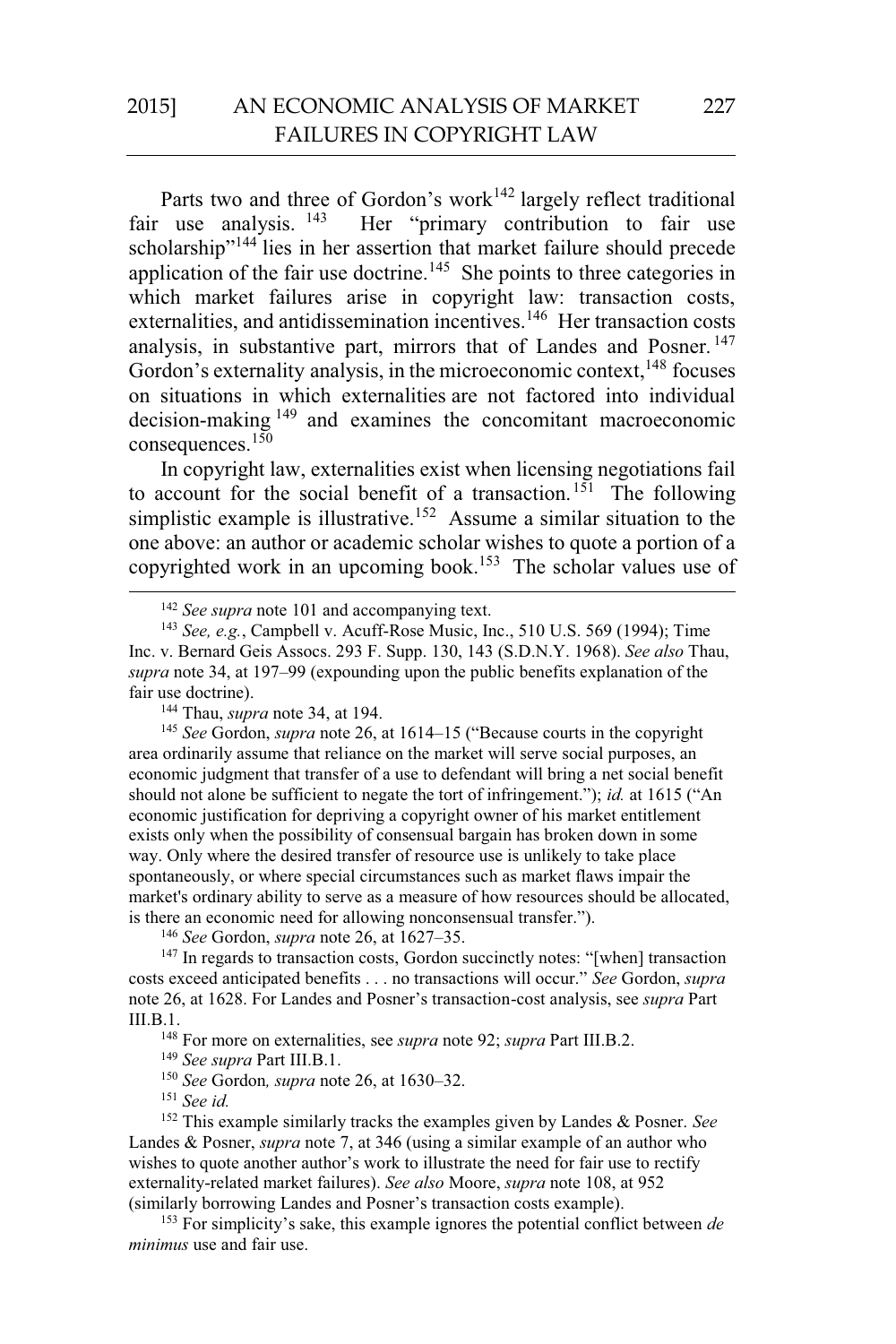the work at \$1,000. However, the copyright holder is unwilling to negotiate any price below \$5,000. At this point, there is no market failure. The parties will simply refuse to come to a bargain because the author's expected benefit of use (i.e. the price he is willing to pay, here \$1,000) is less than the cost demanded by the copyright holder (\$5,000). Given the same facts, next assume that the author's publication of the book, with the included copyrighted excerpt, would benefit society by creating a "positive externality" in the amount of \$10,000.<sup>154</sup> Here, externalities create allocative inefficiency and society experiences a deadweight loss when the transaction fails to materialize.<sup>155</sup> Even though society would benefit \$6,000 if the transaction occurred  $($ [\$10,000 + \$1,000] - \$5,000 = \$6,000),<sup>156</sup> it will not come to fruition, despite now being efficient, because the externality will not be factored into the parties' calculus.157 The fair use doctrine, which allows authors "A" and "B" to eschew negotiations in this context, steps in to correct the market failure.<sup>158</sup>

 <sup>154</sup> *See infra* Figure 4. *See also* Cotter, *supra* note 18 (describing a "positive externality" as one in which "the net social value of the use exceeds the value to the copyright owner of preventing the use").<br><sup>155</sup> See Hausman, *supra* note 95, at 662–76.

<sup>&</sup>lt;sup>156</sup> This figure is calculated by subtracting the net cost of completing the transaction (the \$5,000 not paid to the copyright holder) from the net benefit accrued as a result of the transaction  $$1,000$  [benefit to the author] +  $$10,000$  [benefit to society at large]). 157 *See* Gordon, *supra* note 26, at 1630 ("The costs and benefits of the parties

contracting for the uses often differ from the social costs and benefits at stake, so that transactions leading to an increase in social benefit may not occur.").

<sup>158</sup> *See* Moore, *supra* note 108, at 952.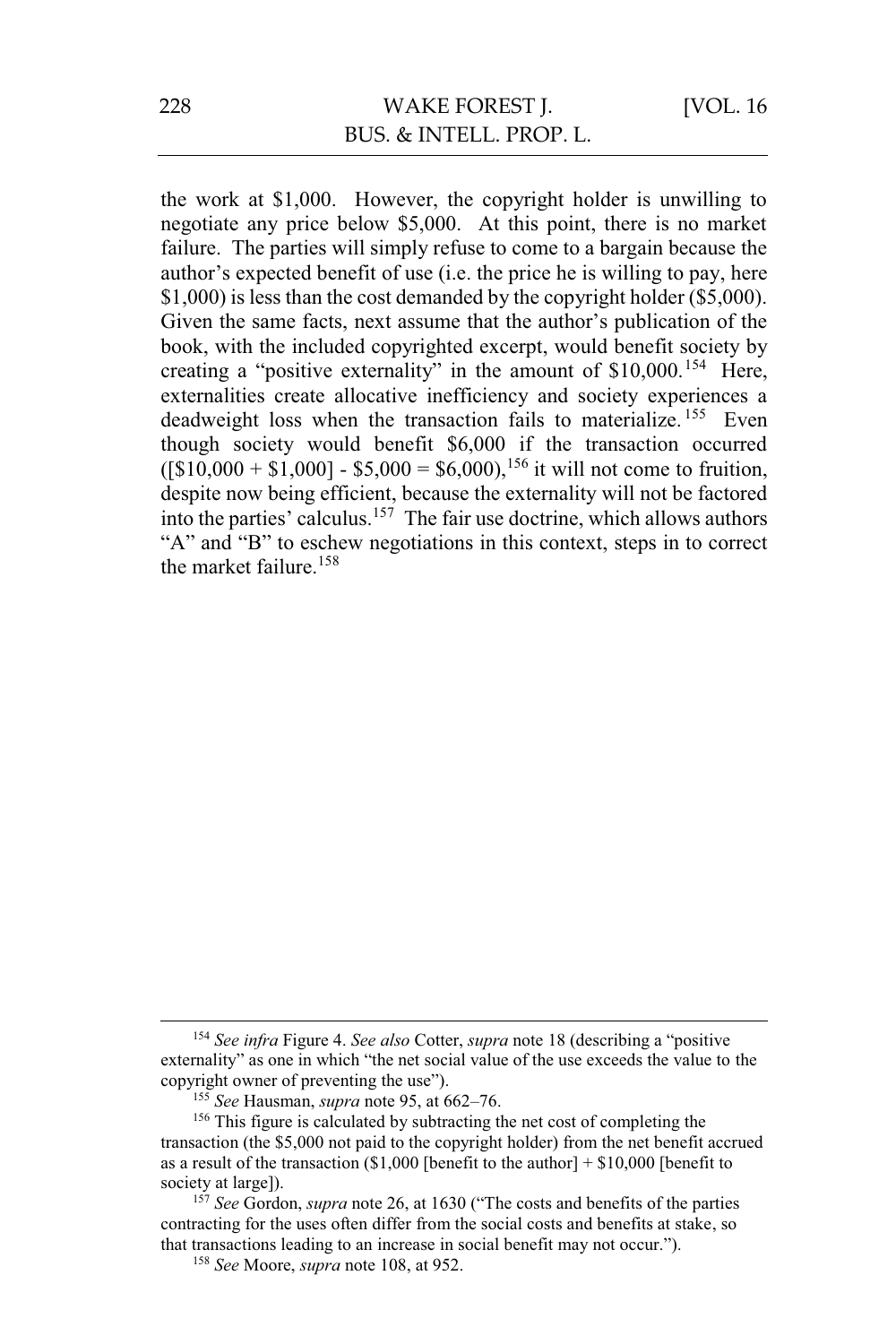



Ostensibly, a socially desirable bargain has been struck. As output increases from Q to Q1, society reaps the benefit of the positive externality, albeit at the expense of the copyright holder. <sup>160</sup> The individual preferences of microeconomic theory thus yield to a utilitarian public benefit model.<sup>161</sup>

<sup>159</sup>At the outset, it is important to note that Figure 3 illustrates the effect of a positive externality. The preceding academia example dealt with a scenario where a positive externality was *not* realized. *See supra* notes 158–65 and accompanying text. On the contrary, Figure 3 is illustrative of a situation where the full social benefit of a positive externality is reached. To begin, like Figure 1, the Y-axis represents Price (i.e. the cost of a copyrighted work), and the X-axis represents Quantity (or units of goods supplied). The following terms are defined:

Absent the fair use doctrine, parties would negotiate when MPB = MSC, or, put differently, when private individual demand equals supply. This yields a price and output at (P, Q) [point C on the graph]. However, when the Marginal Social Benefit (MSB) (i.e. society's gain as a result of access to the free flow of information + MPB) is taken into account, the demand curve for creative works shifts right, changing the market equilibrium price. The new market equilibrium  $(P1, Q1)$  reflects how the fair use doctrine allows society to gain a "a positive externality." As a result, price and output both increase, and society benefits from a "positive externality" (shown in  $\triangle$  ABC). In the process, the "free flow of information" to society (i.e. output) increases, albeit sometimes at the expense of the individual.<br><sup>160</sup> See Gordon, *supra* note 26, at 1631.<br><sup>161</sup> See U.S. CONST. art. I, § 8, cl. 8. See also supra Part III.B. See also infra

Part.III.C.

<sup>(1)</sup> MSB = Marginal Social Benefit [which is societal demand  $+$  MPB];

<sup>(2)</sup> MPB = Marginal Private Benefit [individual demand]; and

 $(3)$  MSC = Marginal Social Cost [supply].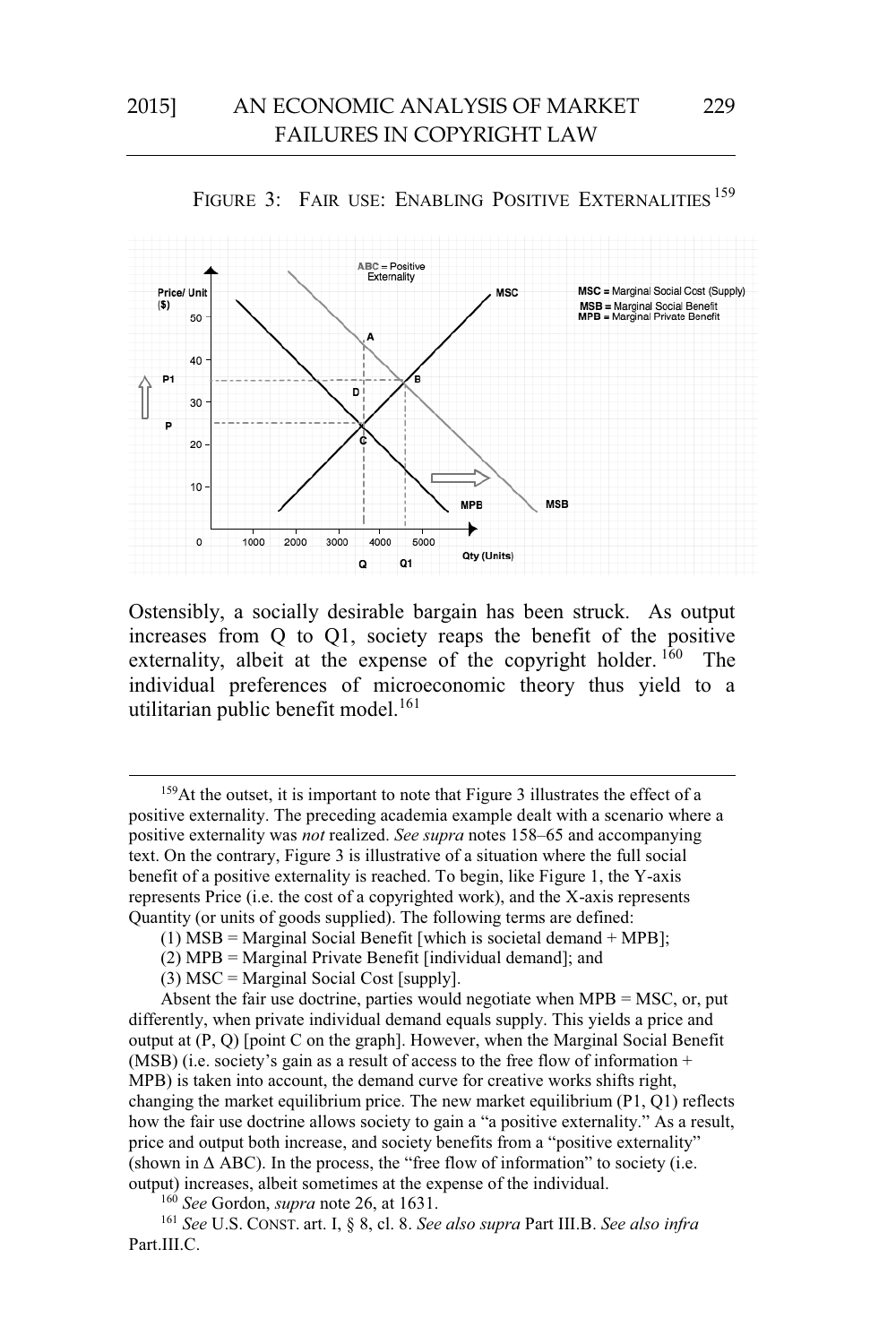### **C. Macroeconomic Theory and the Fair Use Doctrine**

While microeconomics is the study individual decision-making, macroeconomics examines the economy as a whole.<sup>162</sup> In its most basic form, macroeconomic theory seeks to optimize output and maximize social welfare.<sup>163</sup> With respect to copyright law, macroeconomic theory justifies monopolistic protection of an author's work only insofar as the public-at-large benefits.<sup>164</sup> Professor Leval explains:

> [C]opyright law embodies a recognition that creative intellectual activity is vital to the well-being of society. It is a pragmatic measure by which society confers monopoly-exploitation benefits for a limited duration on authors and artists . . . in order to obtain for itself the intellectual and practical enrichment that results from creative endeavors.<sup>165</sup>

### *1. Fair use and macroeconomic theory*

Fundamental to the utilitarian theory of copyright law is a belief that incentivizing authors' creative expression avoids the inevitable underproduction of works that would result from a no-recourse system.<sup>166</sup> As a result, copyright law recognizes that granting authors remunerative rewards is necessary to stimulate expression. 167 However, too much of a good thing<sup>168</sup> can be just that—too much. The trite idiom thus has an apropos place in the context of fair use. Left unchecked, monopolistic grants to authors have the potential to be counter-productive by creating economic inefficiencies of their own namely, overprotection.<sup>169</sup> To avoid overprotection, an iatrogenic inefficiency in its own right, lawmakers have limited the term of

<sup>165</sup> See Leval, *supra* note 103, at 1109.<br><sup>166</sup> See Fisher, *supra* note 91, at 1700.<br><sup>167</sup> See Darr, *supra* note 13, at 1034 ("Copyright, by prohibiting unauthorized copying, solves the problem of marginal cost copies destroying the incentive to write.").

<sup>168</sup> *E.g.*, the overprotection of authors' rights. 169 *See* Fisher, *supra* note 91, at 1700.

<sup>&</sup>lt;sup>162</sup> See generally RICHARD T., MACROECONOMICS: THEORIES AND POLICIES (9th ed. 2009). 163 *See* U.S. CONST. art. I, § 8, cl. 8. *See also* Alfred C. Yen, *Restoring the* 

*Natural Law: Copyright as Labor and Possession*, 51 OHIO ST. L.J. 517, 541–42 (1990). Of note, this article ignores the difference between Pareto efficiency and wealth maximization as macroeconomic theories justifying copyright law. For simplicity's sake, we note that society is better off in a "macro" sense when the Article 1, Section 8, Clause 8's goal of promoting progress is furthered.<br><sup>164</sup> See Thau, *supra* note 34, at 194.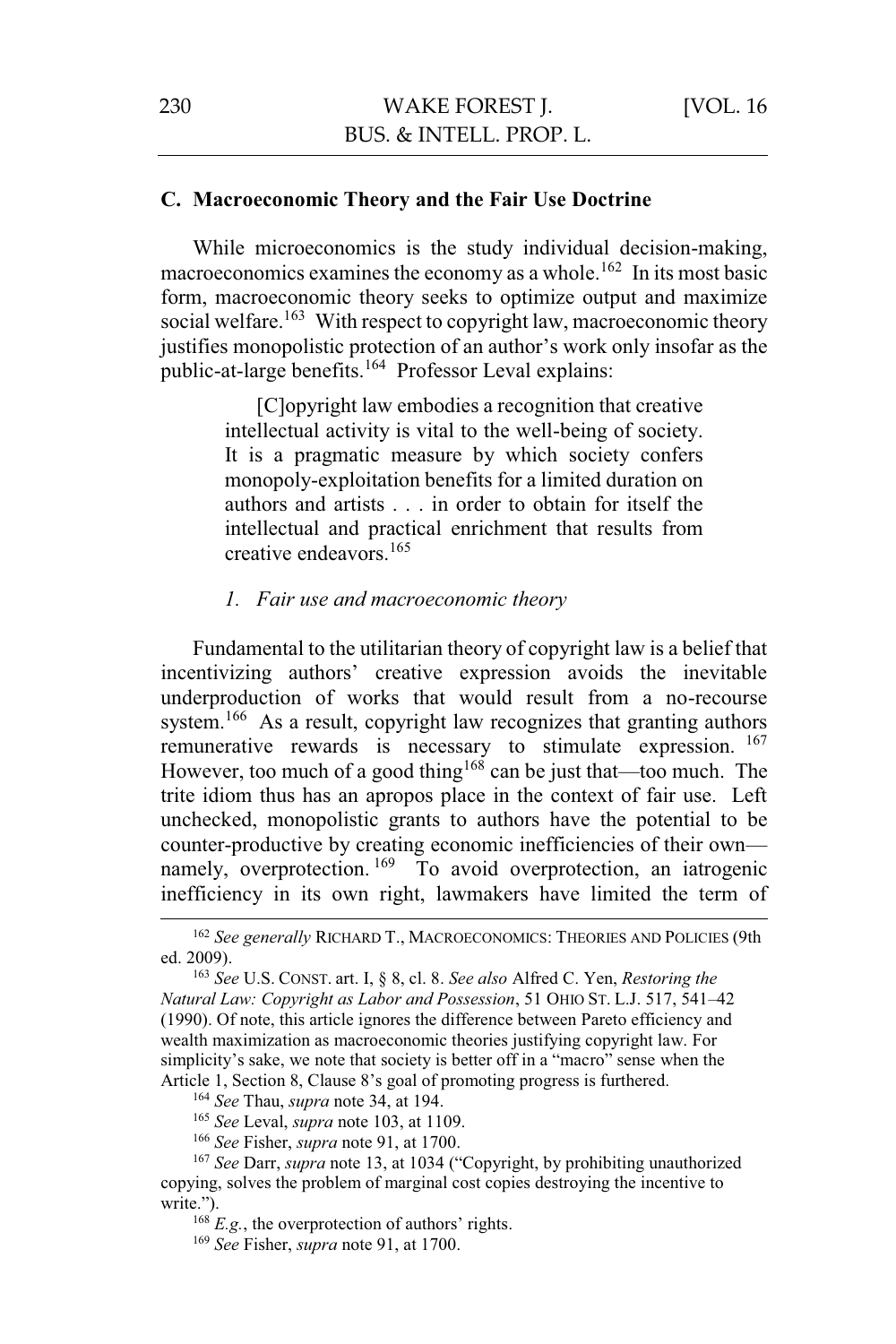copyright protection, narrowed the realm of protectable material to the actual expression of ideas, $170$  and allowed a number of exceptions that permit lawful copying in certain circumstances.171

Copyright law implicitly recognizes the principle of *nihil sub sole novum*: "there is nothing new under the sun."<sup>172</sup> Creative expression necessarily draws from, and builds upon, the work of previous authors.173 Affording too much protection to one author may stifle subsequent works by future authors.<sup>174</sup> Accordingly, copyright law must strike a balance that provides a means for encouraging the production of new material as well as protecting existing material.<sup>175</sup>

Fair use seeks to maximize social welfare by "encouraging the dissemination of copyrighted works."176 A utilitarian public-benefit explanation of fair use permits infringement only when society's benefit exceeds the harm borne by individual copyright holders. <sup>177</sup> Conceptually, this cost-benefit analysis may be simple. However, as technology progresses, the array of copyrightable material expands, and the cost-benefit analysis becomes increasingly complex. Specifically, it is difficult to reconcile Section 107's current four-factor balancing test with a purely utilitarian explanation of fair use.<sup>178</sup> The doctrine's paradigmatic examples (i.e., scholarship, news reporting, criticism, and parody)<sup>179</sup> are not difficult to justify from a public benefit standpoint.<sup>180</sup> Allowing access to academic scholarship undoubtedly benefits society's wealth of knowledge while costing individual authors little.<sup>181</sup> Here, the public benefit model fits. Unfortunately, fair use cannot

<sup>&</sup>lt;sup>170</sup> For a more detailed explanation of the idea/expression dichotomy, *see* Landes & Posner, *supra* note 7, at 347–53.

Landes & Posner*, supra* note 7, at 347–53. 171 *See* 17 U.S.C §§ 107–122 (2012). *See also* Fischer*, supra* note 91, at 1703 ("The task of a lawmaker who wishes to maximize efficiency, therefore, is to determine, with respect to each type of intellectual product, the combination of entitlements that would result in economic gains that exceed by the maximum amount the attendant efficiency losses."). For a more detailed economic analysis of intellectual property lawmaking, *see* Louis Kaplow, *The Patent-Antitrust* 

<sup>&</sup>lt;sup>172</sup> Ecclesiastes 1:9 (King James).<br><sup>173</sup> See Landes & Posner, *supra* note 7, at 332.<br><sup>174</sup> See Darr, *supra* note 13, at 1034 ("All works contain elements that are copied from some other text. If protection is too extensive, authors will have to engage in expensive searches, risk liability, or pay royalties to write.").

<sup>175</sup> *See id.* 

<sup>&</sup>lt;sup>176</sup> Thau, *supra* note 34, at 197.<br><sup>177</sup> *Id.* at 198.

<sup>&</sup>lt;sup>179</sup> *See* 17 U.S.C. § 107 (2012).<br><sup>180</sup> *See id. See also supra* notes 167–75 and accompanying text. <sup>181</sup> *See* 17 U.S.C. § 107 (2012).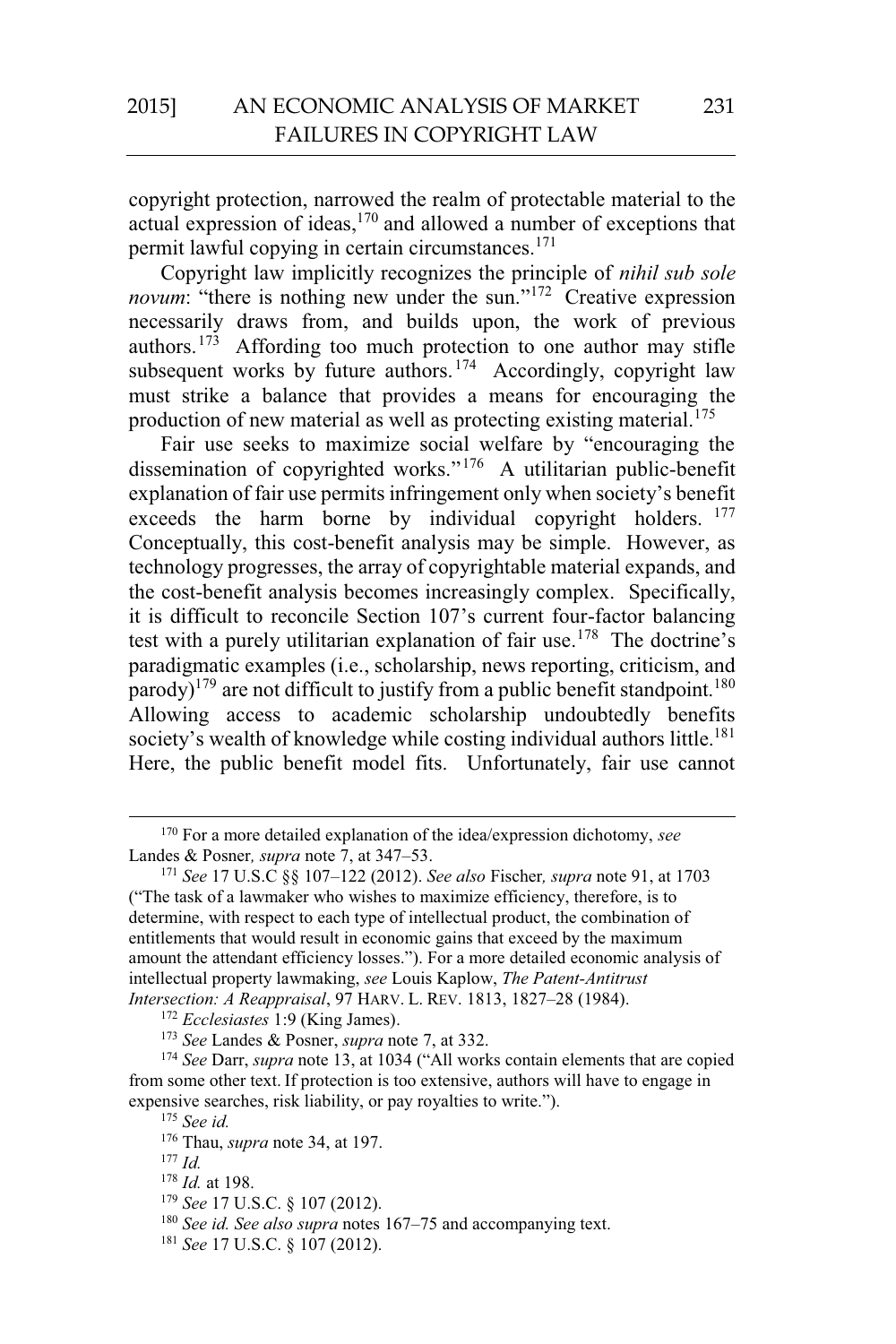readily be explained solely by reference to Section 107's four factors.<sup>182</sup>

Only one of Section 107's four factors directs courts towards a utilitarian conception of fair use.<sup>183</sup> The first,<sup>184</sup> third,<sup>185</sup> and fourth<sup>186</sup> factors overwhelmingly favor the interests of private litigants over society at large. Section 107's first factor—"the purpose and character of the use"<sup>187</sup>—may purport to function as a utilitarian justification for fair use; however, courts' frequent emphasis on the "commercial nature" of the alleged infringement often analyzes not whether the public was harmed, but whether the defendant individually profited from the infringement.<sup>188</sup> Similarly, the third factor "focuses on the interests of the private litigants"<sup>189</sup> by comparing the amount of work taken by the defendant in relation to the copyrighted work as a whole.<sup>190</sup> The fourth factor,<sup>191</sup> which is often given the most weight by courts,  $192$ again focuses on the interests of the private litigants by looking at the potential impact on the market for the copyright holder's work.<sup>193</sup> Only Section 107's second factor, which examines the "the nature of

182 *See id.* 

<sup>183</sup> See Thau, *supra* note 34, at 197.<br><sup>184</sup> 17 U.S.C. § 107(1) (2012).<br><sup>185</sup> *Id.* § 107(3).<br><sup>186</sup> *Id.* § 107(4).<br><sup>187</sup> *Id.* § 107(2).<br><sup>187</sup> *Id.* § 107(2).<br><sup>188</sup> See, e.g., Marobie-FL, Inc. v. Nat'l Ass'n of Fire Eq Supp. 1167, 1175 (N.D. Ill. 1997) ("The crux of the profit/nonprofit distinction is not whether the sole motive of the use is monetary gain but whether the user stands to profit from exploitation of the copyrighted material without paying the customary price") (citing Harper & Row Publishers, Inc. v. Nation Enters., 471 U.S. 539, 562 (1985). *Cf.* Thau, *supra* note 34, at 197 n.103 ("Courts' emphasis on the commercial nature of the work in their analyses of the first factor is likely to diminish following *Campbell*, in which the Court emphasized that the commercial nature of a work is only one factor to be weighed in the balance. *Campbell's* ability to refocus courts on more public benefit-oriented aspects of the fair use inquiry is not certain; however, because it can be read as emphasizing the public benefits of parody and criticism, and thus limited accordingly.") (internal citations omitted).<br><sup>189</sup> *See* Thau, *supra* note 34, at 198.

<sup>190</sup> 17 U.S.C. § 107(3) (2012).<br><sup>191</sup> *Id*. § 107(4).<br><sup>192</sup> *See* Stewart v. Abend, 495 U.S. 207, 236–38 (1990); Harper & Row, Publishers v. Nation Enters., 471 U.S. 539, 566 (1985); Nat'l Rifle Ass'n of America v. Handgun Control Fed'n of Ohio, 15 F.3d 559 (6th Cir. 1994); Twin Peaks Prods., Inc. v. Publ'ns. Int'l, Ltd., 996 F.2d 1366, 1377 (2d Cir. 1993). *But cf.* Campbell v. Acuff-Rose Music, Inc., 510 U.S. 569, 578 (1994) (indicating that the factors are to be given approximately equal weight). However, the fourth factor has become a mainstay of lower courts' fair use analyses*. See, e.g.*, Twin Peaks Prods., Inc. v. Publ'ns. Int'l, 996 F.2d 1366, 1377 (2d Cir. 1993); Lewis Galoob Toys, Inc. v. Nintendo of Am., Inc., 964 F.2d 965, 971 (9th Cir. 1992). 193 *See* Thau, *supra* note 34, at 197–99.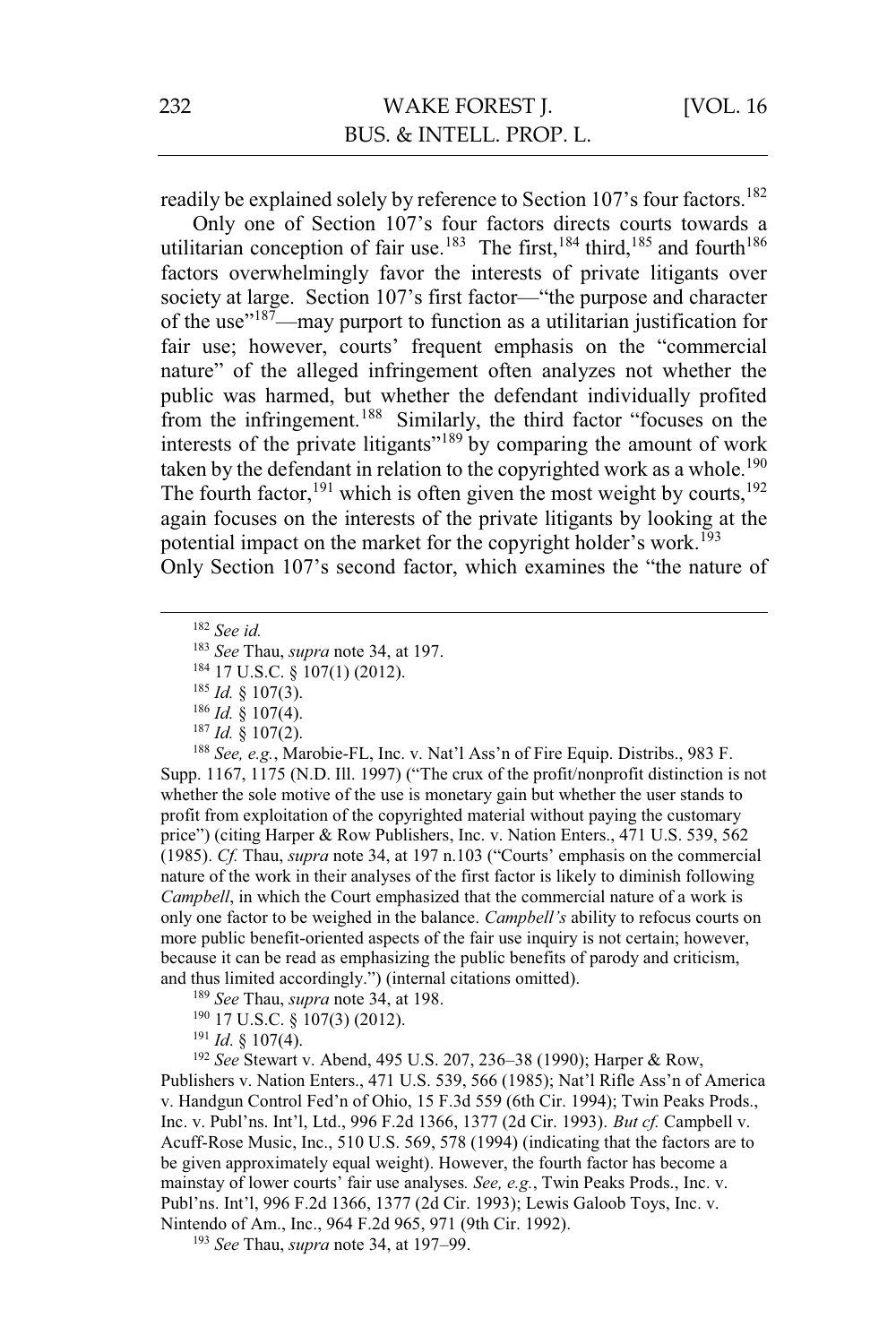the work," 194 accords with a macroeconomic model that seeks to maximize social welfare. Rooted in the Constitution's objective of promoting progress<sup>195</sup> through the accumulation of knowledge, courts have been less likely to afford copyright protection to factual works than fictional works.<sup>196</sup> In contrast, courts have frequently justified findings of fair use "in cases involving so-called 'productive' or 'transformative' uses, in which the defendant's work incorporates the plaintiff's in a way that creates a new and different work."197 Commentators have pointed out,198 however, that the idea/expression dichotomy already functions to protect only the expression of ideas, not the ideas themselves.<sup>199</sup> Accordingly, in light of the idea/expression dichotomy and courts' frequent focus on a work's "transformative" nature, justifying fair use as a means of stimulating the dissemination of factual works to society has appropriately been criticized.<sup>200</sup>

 194 17 U.S.C. § 107(2) (2012). 195 *See* U.S. CONST. art. I, § 8, cl. 8. 196 *See id. See also* Sony Corp. of Am. v. Universal City Studios, 464 U.S. 417, 496–97 (1984) (Blackmun, J., dissenting) ("[I]nformational works, such as news reports, that readily lend themselves to productive use by others, are less protected than creative works of entertainment."); PAUL GOLDSTEIN & P. BERNT HUGENHOLTZ, INTERNATIONAL COPYRIGHT: PRINCIPLES, LAW AND PRACTICE 305 (3d ed. 2013); Thau, *supra* note 34, at 197 ("Since society benefits from the free flow of information, and because fair use encourages the dissemination of copyrighted works, fair use adds to the aggregate public good if the value to the public of a use outweighs the individual harm it creates.").

<sup>197</sup> *See Campbell*, 510 U.S. at 589 (noting that so-called "transformative" uses of a work are less likely to economically harm the original author than exact copying); *Sony*, 464 U.S. at 478–79; Maxtone-Graham v. Burtchaell, 803 F.2d 1253, 1259 (2d Cir. 1986); Thau, *supra* note 34, at 197. Judge Leval's fair use analysis centers around whether or not a work is "transformative," which he asserts diminishes the fourth factor. *See* Leval, *supra* note 103, at 1111. *See also* Cariou v. Prince, 714 F. 3d 694, 710 (2d Cir. 2013). *Cf. Sony*, 464 U.S. at 455–56 n.40 ("The distinction between 'productive' and 'unproductive' uses may be helpful in calibrating the [fair use] balance, but it cannot be wholly determinative."); *Id.* ("The statutory language does not identify any dichotomy between productive and nonproductive timeshifting, but does require consideration of the economic consequences of copying.").

<sup>198</sup> *See* Thau, *supra* note 34, at 198 (noting that facts are "already recognized in copyright law through the idea/expression distinction").

<sup>199</sup> *See* Amaury Cruz, *What's the Big Idea Behind the Idea-Expression Dichotomy?-Modern Ramifications of the Tree of Porphyry in Copyright Law*, 18 FLA. ST. U. L. REV. 221, 221 ("AN AXIOM of copyright law is that only the expression of ideas, not the ideas themselves, are copyrightable."). *See also* Thau, *supra* note 34, at 198–99. 200 *See* Thau, *supra* note 34, at 198–99.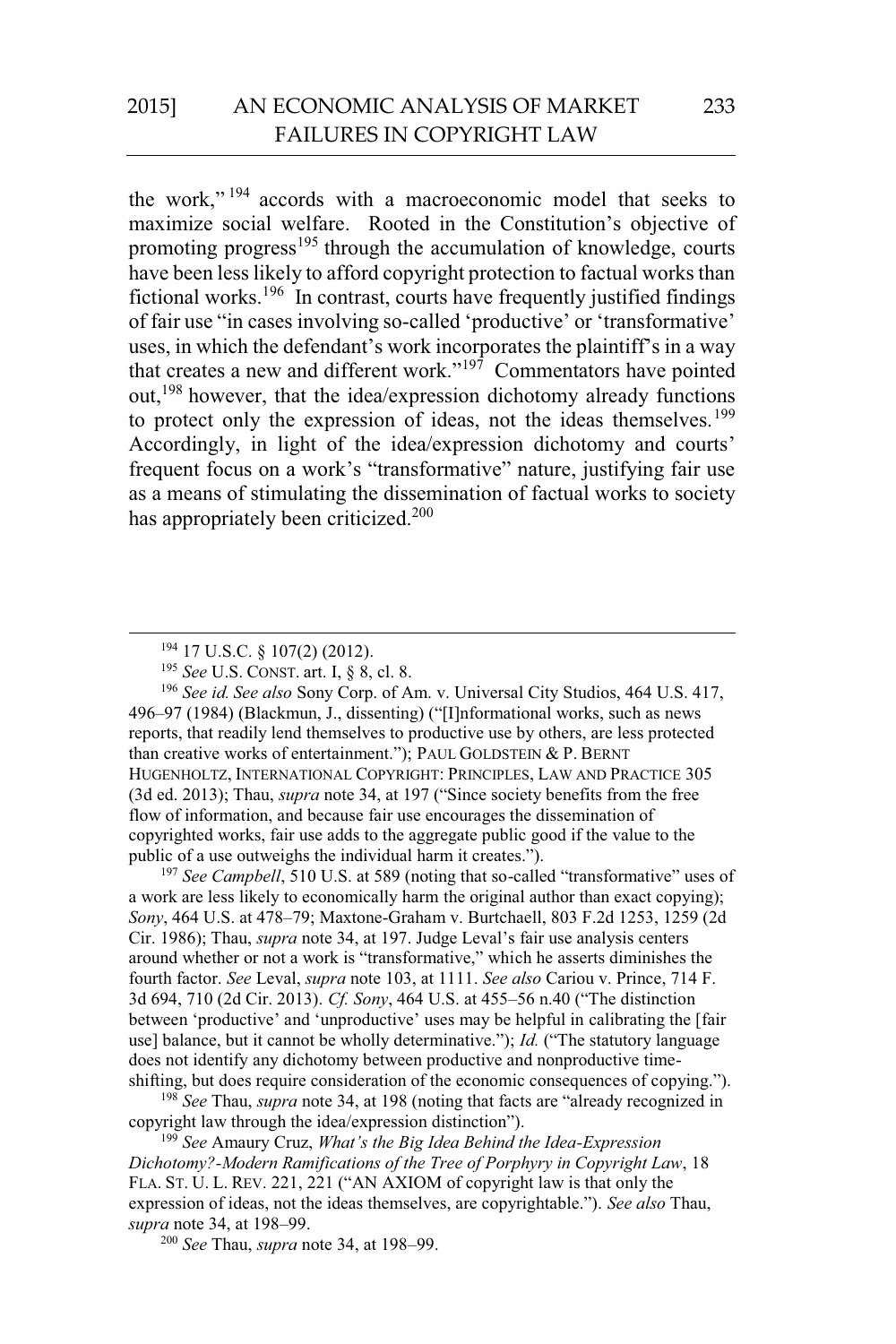## **D. Ex Ante Uncertainty**

Copyright scholars and treatise authors are in agreement that fair use creates significant *ex ante* uncertainty.201 By permitting an affirmative defense to copyright infringement, the fair use doctrine seeks to curtail the market failures created by copyright law's overbroad protection of authors' rights.202 However, courts have failed to consistently apply the four factors in factually similar cases, and various circuits have made little progress in reaching a consensus as to how the doctrine should be applied.203 Moreover, the Supreme Court has offered little prospective guidance,<sup>204</sup> and in the absence of judicial predictability, litigants' *ex ante* uncertainty abounds.<sup>205</sup> Significant litigation costs and statutory

<sup>202</sup> *See generally* Carroll, *supra* note 17. 203 *Compare* Fisher v. Dees, 794 F.2d 432, 438 (9th Cir. 1986) (finding fair use in a parody case because works were "directed at different markets"), *with* MCA, Inc. v. Wilson, 677 F.2d 180, 185 (2d Cir. 1981) (failing to find fair use in a similar parody case because the court viewed the author and the parodist as "competitors").

<sup>204</sup> *See* Harper & Row Publishers, Inc., v. Nation Enters., 471 U.S. 539, 552 (1985) ("[F]air use analysis must always be tailored to the individual case."); H.R. REP. NO. 94-1476, at 16 (1976), *reprinted in* 1976 U.S.C.C.A.N. 5659, 5679 ("[S]ince the doctrine is an equitable rule of reason, no generally applicable definition is possible, and each case raising the question must be decided on its own facts."); HORACE G. BALL, THE LAW OF COPYRIGHT AND LITERARY PROPERTY 260 (1944) ("[P]rivilege in others than the owner of a copyright to use the copyrighted material in a reasonable manner without his consent, notwithstanding the monopoly granted to the owner."); Carroll, *supra* note 17, at 1094 ("A fair user's uncertainty about the scope of her rights stems not only from the fair use doctrine's case specificity but also from its codification in a nonexclusive four-factor test set forth in § 107 of the Copyright Act.").

<sup>205</sup> *See* Anderson & Brown, *supra* note 61, at 173–74; Carroll*, supra* note 17, at 1095 (claiming that the doctrine is a cause of "significant ex ante uncertainty"); Joseph P. Liu, *Two-Factor Fair Use?*, 31 COLUM. J. L. & ARTS 571, 574, 577–80, n.51 (2008) (describing fair use as "notoriously difficult to predict"). *See also* 2 PAUL GOLDSTEIN, GOLDSTEIN ON COPYRIGHT § 12.1 (3d ed. 2005) ("No copyright doctrine is less determinate than fair use."); Darren Hudson Hick, *Mystery and Misdirection: Some Problems of Fair Use and Users' Rights*, 56 J. COPYRIGHT SOC'Y U.S.A. 485, 497 (2009) ("[T]he fair use doctrine provides us with very little direction in making legal or ethical decisions."); Nimmer, *supra* note 201, at 263. *But see* Pamela Samuelson, *Unbundling Fair Uses*, 77 FORDHAM L. REV. 2537, 2541 *continued . . .* 

<sup>&</sup>lt;sup>201</sup> See 2 PAUL GOLDSTEIN, GOLDSTEIN ON COPYRIGHT § 12.2.2, at 12:34 (3d ed. 2005); 4 MELVILLE B. NIMMER & DAVID NIMMER, NIMMER ON COPYRIGHT § 13.05(A)(1)(b) (citing Castle Rock Entm't, Inc. v. Carol Publ'g Group, Inc., 150 F.3d 132, 141 (2d Cir. 1998)); WILLIAM F. PATRY, THE FAIR USE PRIVILEGE IN COPYRIGHT LAW (2d ed. 1995). *See also* David Nimmer, *"Fairest of Them All" and Other Fairy Tales of Fair Use*, 66 LAW & CONTEMP. PROBS. 263, 280 (2003) ("[H]ad Congress legislated a dartboard rather than the particular four fair use factors . . . it appears that the upshot would be the same.").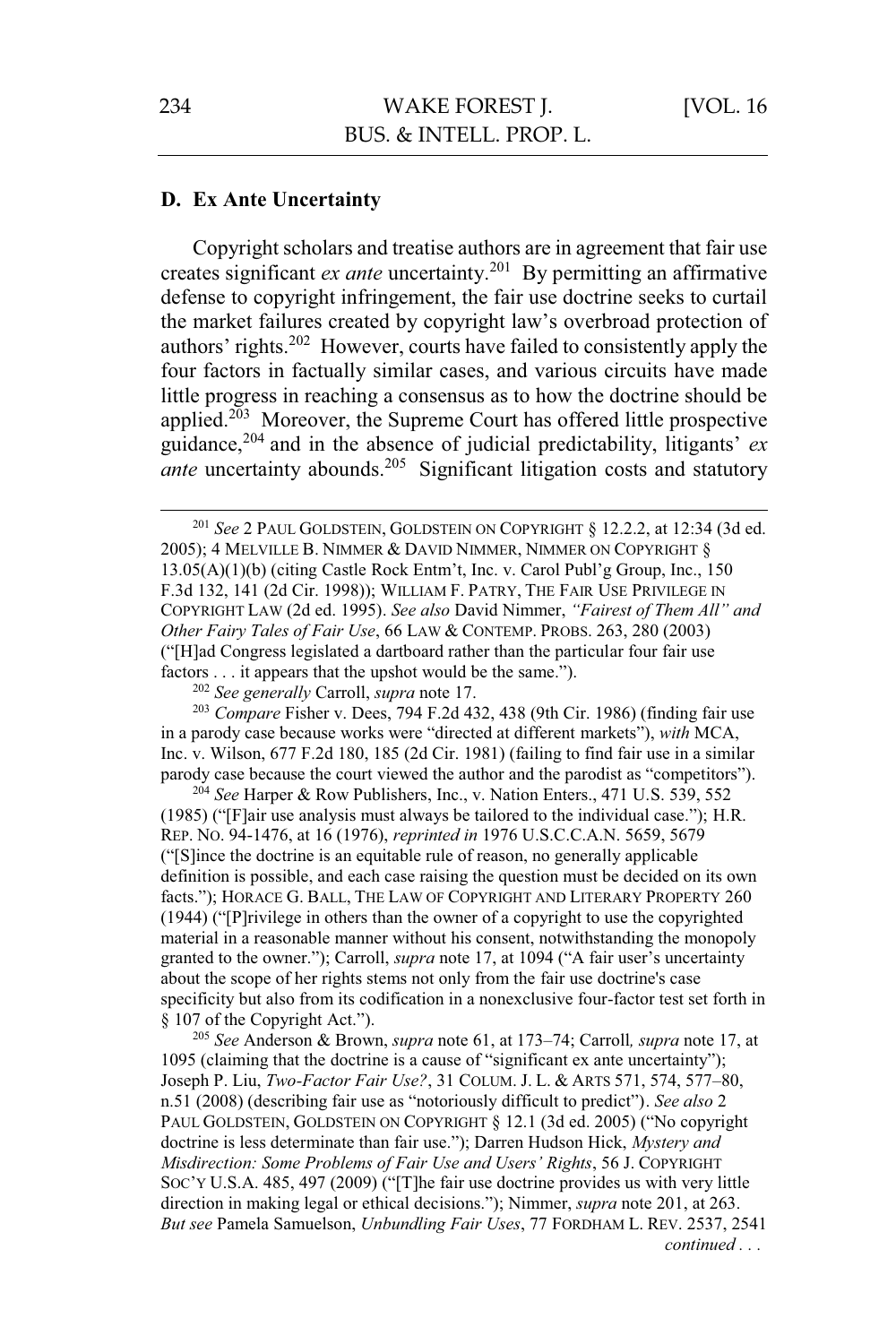damages further compound the problem. As a result of this uncertainty, potential fair users are deterred from engaging in desired uses, and society fails to capture the full benefit of the doctrine.<sup>206</sup>

#### **IV. PROPOSED SOLUTION**

Michael Carroll describes four potential options for eliminating the economic inefficiencies brought about by the fair use doctrine:

> (1) reduce the costs of obtaining a fair use determination *ex ante* under the current legal standard;

> (2) reduce the *ex post* penalties for misjudging fair use in good faith;

> (3) sharpen the fuzzy edges of the doctrine by establishing clearly delineated safe harbors or by making the entire doctrine more rule-like; or

(4) implement a combination of these measures. $207$ 

This article opts for a fifth option—to repeal and replace Section 107. For nearly forty years, the 1976 Act has generated uncertainty. During that time, scholars have attempted to delineate the doctrine's unclear boundaries through qualitative  $208$  and quantitative  $209$  economic analysis. Numerous frameworks have been proposed to analyze and predict fair use outcomes, $2^{10}$  yet courts' indeterminate application of the

 $\overline{a}$ 

<sup>209</sup> See, e.g., Barton Beebe, *An Empirical Study of U.S. Copyright Fair Use Opinions, 1978-2005*, 156 U. PA. L. REV. 549 (2008); Matthew Sag, *Predicting Fair* 

<sup>210</sup> E.g. COLLEGE ART ASSOCIATION, CODE OF BEST PRACTICES IN FAIR USE FOR THE VISUAL ARTS (Feb. 2015), *available at* http://www.collegeart.org/pdf/fairuse/best-practices-fair-use-visual-arts.pdf. The College Art Association ("CAA") promotes and advocates for visual arts and visual artists. *See id.* Their February 2015 Report surveyed 12,000 CAA members and personally interviewed 100 members to "identify points of consensus concerning best practices in use of [fair use] materials." *See id.* at 3. The CAA seeks to set forth an approach to fair use that adapts to both "familiar and emergent" fair issues. *Id.* at 6*.* The CAA lays out "principles" to help make fair use determinations in five situations: (1) analytic writing; (2) teaching about art; (3) making art; (4) museum use; and (5) online access to related collections in memory institutions. *See id.* at 9–12*.* The principles are extensive, but ultimately only provides guidance for visual arts community in the "most common [fair use] situations." *Id.* at 8.

<sup>(2009)</sup> ("[F]air use law is both more coherent and more predictable than many commentators have perceived once one recognizes that fair use cases tend to fall into common patterns.").<br><sup>206</sup> See Carroll, *supra* note 17, at 1096.

<sup>&</sup>lt;sup>207</sup> *Id.* at 1123.<br><sup>208</sup> *See, e.g.*, Carroll, *supra* note 17; Fischer, *supra* note 91; Landes & Posner, *supra* note 7; Moore, *supra* note 108.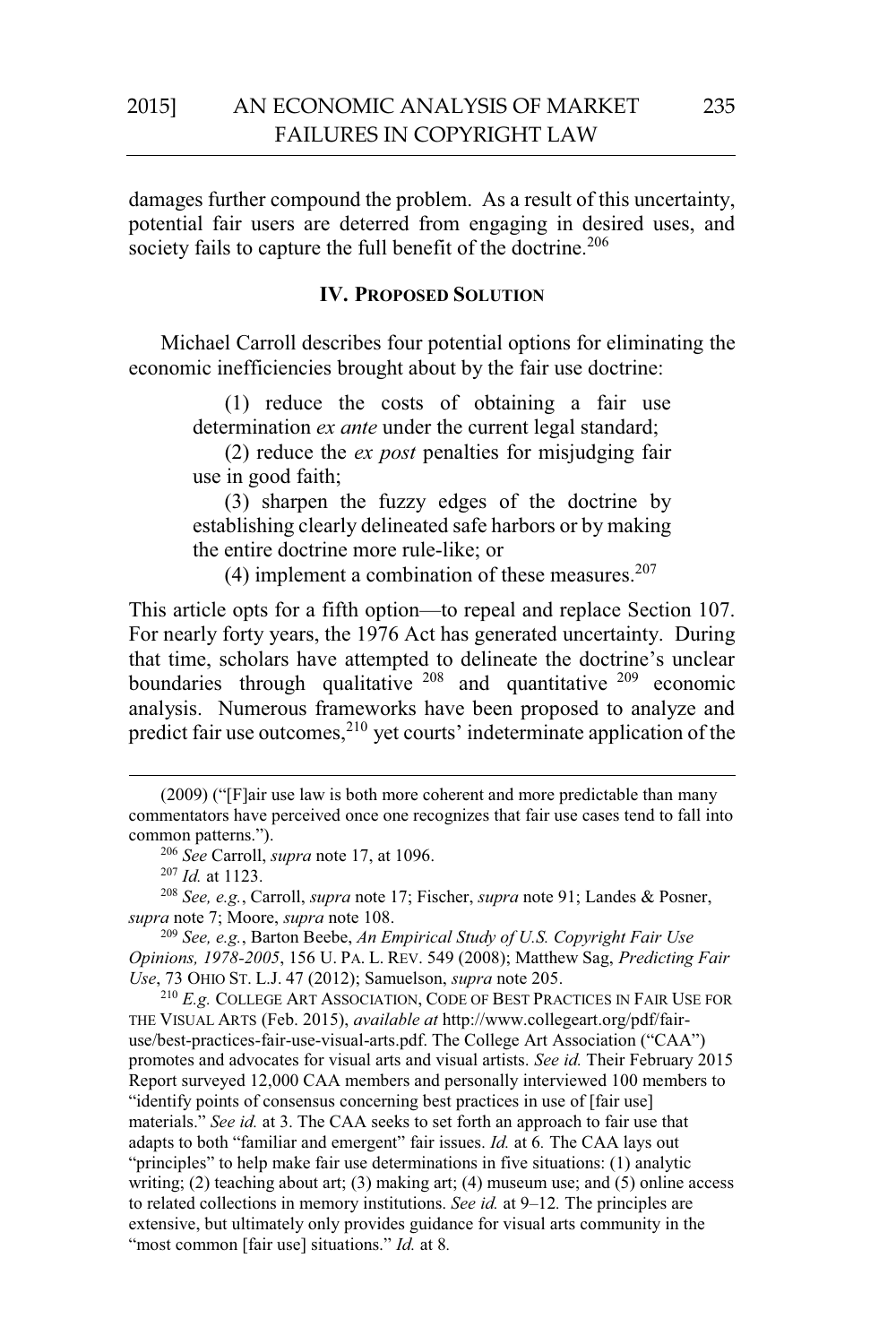doctrine persists.211 In drafting a new fair use statute, Congress would be wise to draw upon the aforementioned economic principles as well as the experience of other nations.

This article proffers a three-step approach. First, a statutory safe harbor should be included for certain types of use. Analogous to the United States' fair use doctrine, many continental European countries<sup>212</sup> employ a doctrine of "free utilization" or "free use," which specifically exempts certain uses from infringement, including private, noncommercial use; parody; news reporting; and educational/research uses.213 Wisely, these countries curtail *ex ante* uncertainty by rarely departing from the statutorily enumerated exemptions, and only do so when confronted with emerging technologies not envisioned by their respective legislatures.214 To avoid chilled expression resulting from fair use's current uncertainty, the United States should likewise enumerate specific statutory exemptions to serve as safe harbors. Exempting the aforementioned uses would not contravene the IP Clause's goal of promoting progress. On the contrary, from a macroeconomic and microeconomic perspective, the utilitarian benefit of allowing fair use in each case far outweighs the costs to individual authors.215 Additionally, this approach would have the benefit of, at least in part, converging the United States' fair use doctrine with more commonly accepted international practices.<sup>216</sup>

 <sup>211</sup> *See* Leval, *supra* note 103, at 1106–07 ("Earlier decisions provide little basis for predicting later ones. Reversals and divided courts are commonplace. The opinions reflect widely differing notions of the meaning of fair use. Decisions are not governed by consistent principles, but seem rather to result from intuitive reactions to individual fact patterns.").

<sup>212</sup> *E.g.*, France, Belgium, Italy, Spain, Switzerland, and Sweden. *See* COHEN, *supra* note 53, at 531.

<sup>213</sup> *See id. See also* Holger Postel, *The Fair Use Doctrine in the U.S. American Copyright Act and Similar Regulations in the German Law*, 5 CHI.-KENT. J. INTELL. PROP. 142 (2006).<br><sup>214</sup> *See* COHEN, *supra* note 53, at 531.

<sup>&</sup>lt;sup>215</sup> This is especially true in the case of private, non-commercial use, and educational/research uses, both of which have significant social value and little detrimental effect on the individual market for an authors' works. News reporting, while hardly a "non-commercial" use, can be justified due to its monumental social importance. Finally, exempting parody follows as a matter of common-sense conformity with existing copyright law, because, in reality, authors rarely "authorize" parodists.

<sup>216</sup> *See* COHEN, *supra* note 53, at 530–34.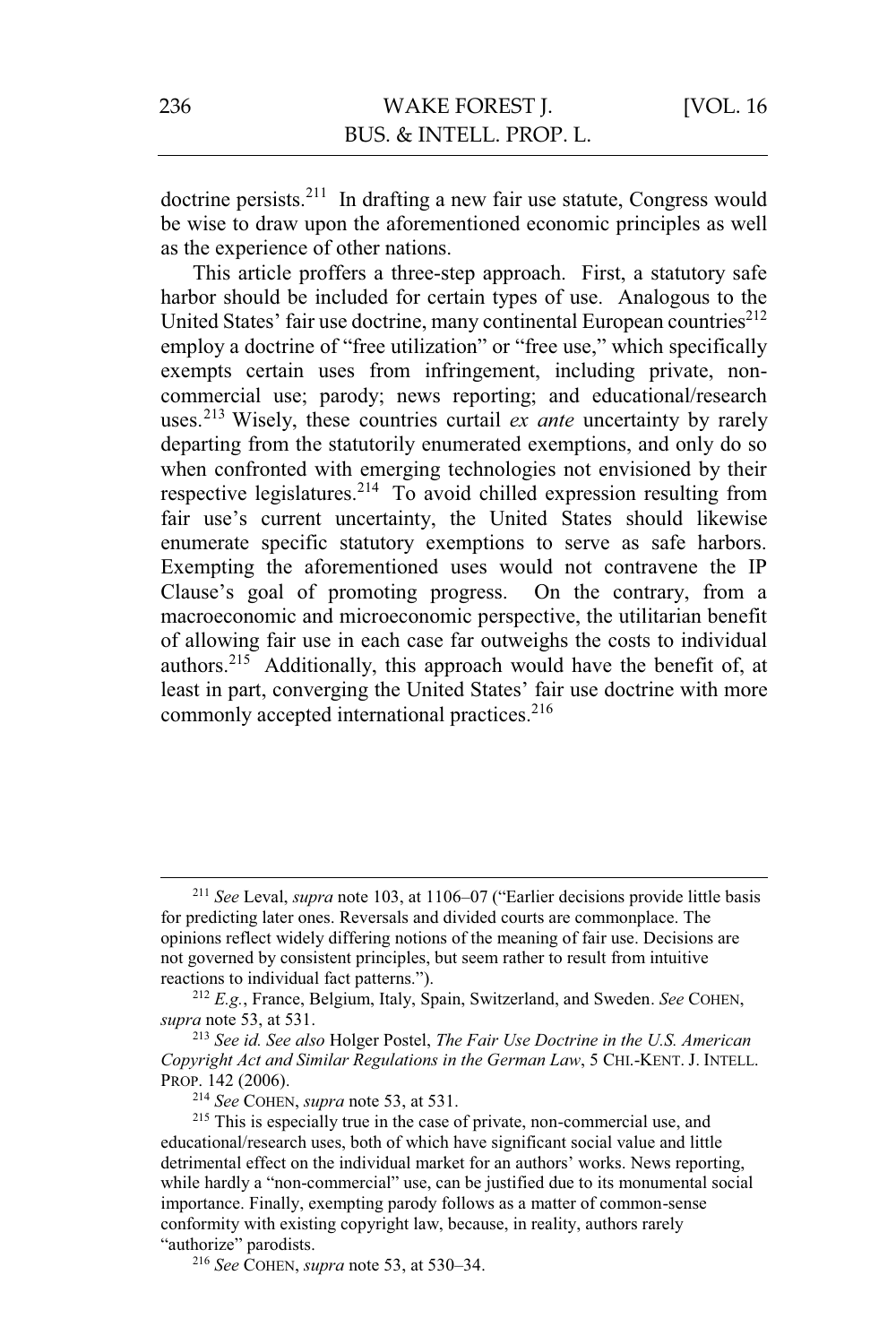# 2015] AN ECONOMIC ANALYSIS OF MARKET FAILURES IN COPYRIGHT LAW

Second, any determination of fair use that falls outside the enumerated exceptions should rework Section 107's current balancing test to provide more certainty, including categorically abolishing Section  $107$ 's first factor.<sup>217</sup> The first factor's ambiguity has served little purpose other than to muddle the doctrine's intended effect<sup>218</sup> by creating a "value-laden hierarchy" 219 of judicially determined meritorious uses.<sup>220</sup> Additionally, factors two, three, and four<sup>221</sup> should be merged into a single balancing test, which accounts for the competing economic considerations discussed in this article.<sup>222</sup> Judicial outcomes in fair uses cases have all too often focused on either: (1) the IP Clause's macroeconomic concerns (i.e. the promotion of progress);<sup>223</sup> or (2) the impact on the individual market.<sup>224</sup> The resulting *ex ante* uncertainty and attendant chilled expression have been detrimental to an efficient copyright system. Accordingly, Congress should draft a balancing test that accounts for both macro and microeconomic concerns, with an eye towards the IP Clause's goal of promoting the former. $225$ 

Finally, this article suggests taking the lead of patent law by establishing a mandatory federal circuit of appeals with exclusive jurisdiction over copyright cases.<sup>226</sup> Fair use's uncertainty, in large part, stems from inconsistent application of the doctrine by different

<sup>222</sup> *See supra* Part III.<br><sup>223</sup> U.S. CONST. art. I, § 8, cl. 8.<br><sup>224</sup> *See supra* Part III.B.<br><sup>225</sup> The Intellectual Property Clause's goal is to promote the progress of science and the arts by protecting authors' writings. *See* U.S. CONST. art. I, § 1, cl. 8. The end goal is the free flow of information to society, not the unfettered protection of authors' rights. Article 13 of the TRIPS Agreement is instructive: "Members shall confine limitations or exceptions to exclusive rights to special cases which do not conflict with a normal exploitation of the work and do not unreasonably prejudice the legitimate interests of the right holder." *See* Agreement on Trade-Related Aspects of Intellectual Property Rights, 33 I.L.M. 81 (Dec. 15, 1993), *available at*

<sup>226</sup> See generally Wendy Levenson Dean, *Let's Make a Deal: Negotiating Resolution of Intellectual Property Disputes Through Mandatory Mediation at the Federal Circuit*, 6 J. MARSHALL L. REV. INTELL. PROP. L. 365 (2007).

<sup>&</sup>lt;sup>217</sup> *See* 17 U.S.C. § 107(1) (2012) ("the purpose and character of the use,

including whether such use is of a commercial nature or is for nonprofit educational purposes . . . . ").<br><sup>218</sup> See Thau, *supra* note 34, at 198.

<sup>&</sup>lt;sup>219</sup> Darr, *supra* note 13, at 1048.<br><sup>220</sup> The words "purpose" and "nature" may potentially be broadly construed to cover a vast array of uses. *See* 17 U.S.C. § 107(1) (2012)*.* Furthermore, 107(1)'s second clause uses the disjunctive "or," which draws a distinction between "commercial" and "non-profit educational purposes," but fails to account for noneducation non-profit uses. *Id.*  $\frac{221}{2}$  See id. § 107(2)–(4).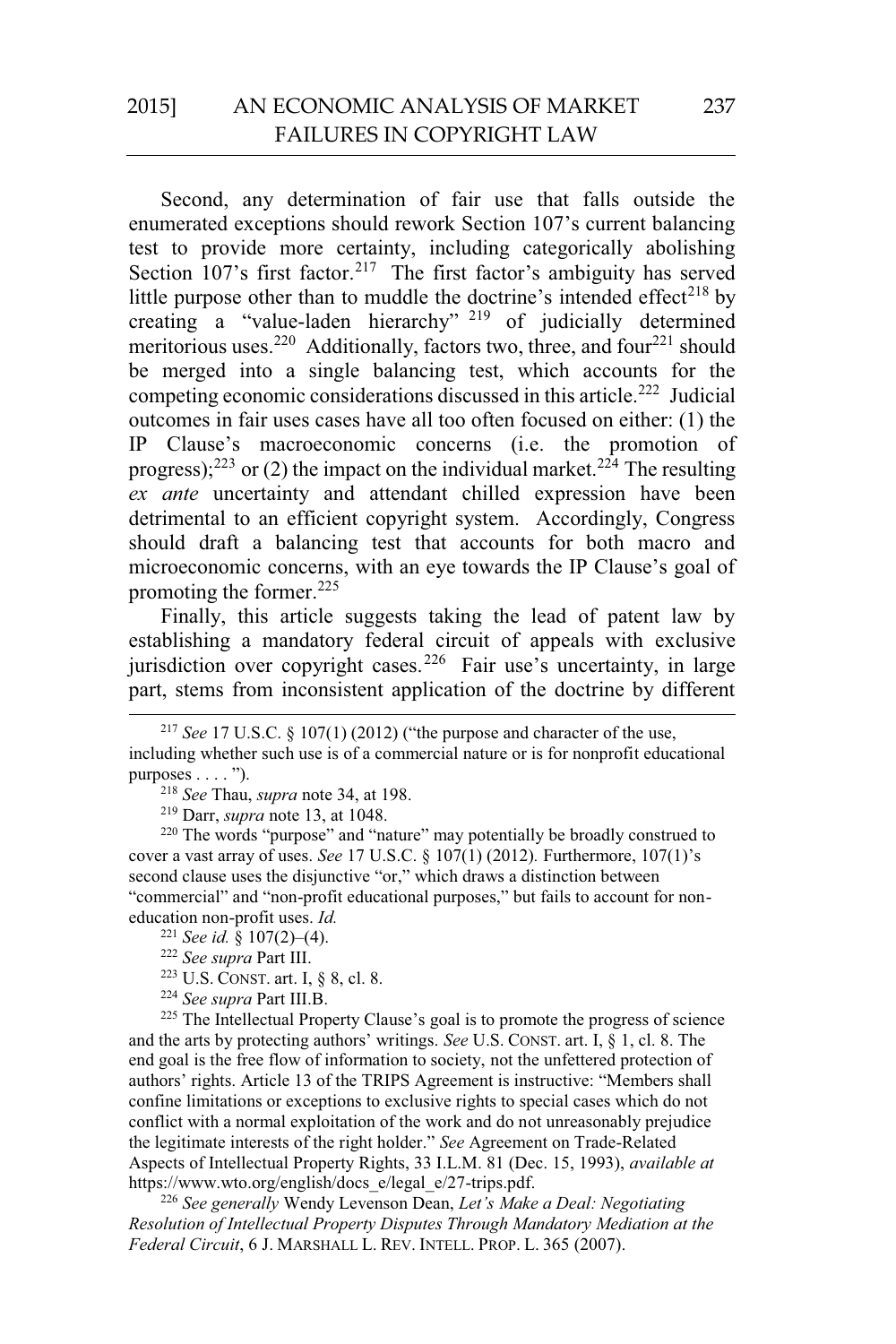circuits.227 Creating a mandatory circuit of appeals would, hopefully, diminish the number of fair use lawsuits by curtailing litigants' ability to forum shop. This suggestion is not unmindful of the fact that certain commentators doubt the effectiveness of this solution in patent  $law<sup>228</sup>$ However, the distinctions between patent and copyright are numerous,<sup>229</sup> not the least of which is copyright law's limited protection of authors, as opposed to the absolute grants given to patent holders.<sup>230</sup>

In sum, the three-step approach proffered in this article seeks to curtail chilled expression and promote an efficient copyright system by limiting litigants' uncertainty. Replacing Section 107 with a more definitive fair use statute that includes categorical exemptions and a refined balancing test should provide *ex ante* clarity. Additionally, creating a mandatory appeals circuit should provide further clarity by eliminating divergent fair use standards. Together—as demonstrated in Figure  $4^{231}$ —these proposals should diminish authors' risk aversion, thereby promoting the production of creative works and increasing society's access to information. Ultimately, the IP Clause's goal of promoting progress in a modernist society will be furthered.

<sup>227</sup> *See* Anderson & Brown, *supra* note 61, at 146. 228 *Compare* Hon. Diane P. Wood, *Is It Time to Abolish the Federal Circuit's Exclusive Jurisdiction in Patent Cases?*, 13 CHI.-KENT J. INTELL. PROP. (2013), *with*  Paul R. Gugliuzza, *Saving the Federal Circuit,* 13 CHI.-KENT INTELL. PROP. 350

<sup>(2014). 229</sup> For more on this point, *see* Robert E. Thomas, *Vanquishing Copyright Pirates and Patent Trolls: The Divergent Evolution of Copyright and Patent Laws*, 43 AM. BUS. L.J. 689 (2006).<br><sup>230</sup> For a more thorough discussion of the economic shortcomings of the existing

patent law system, *see* Simone Rose, *Further Reflections Distinguishing the Fountainhead of Knowledge: A Call to Transition to the "Innovative Policy"* 

<sup>&</sup>lt;sup>231</sup> See infra Figure 4; Rose, *supra* note 230 and accompanying text.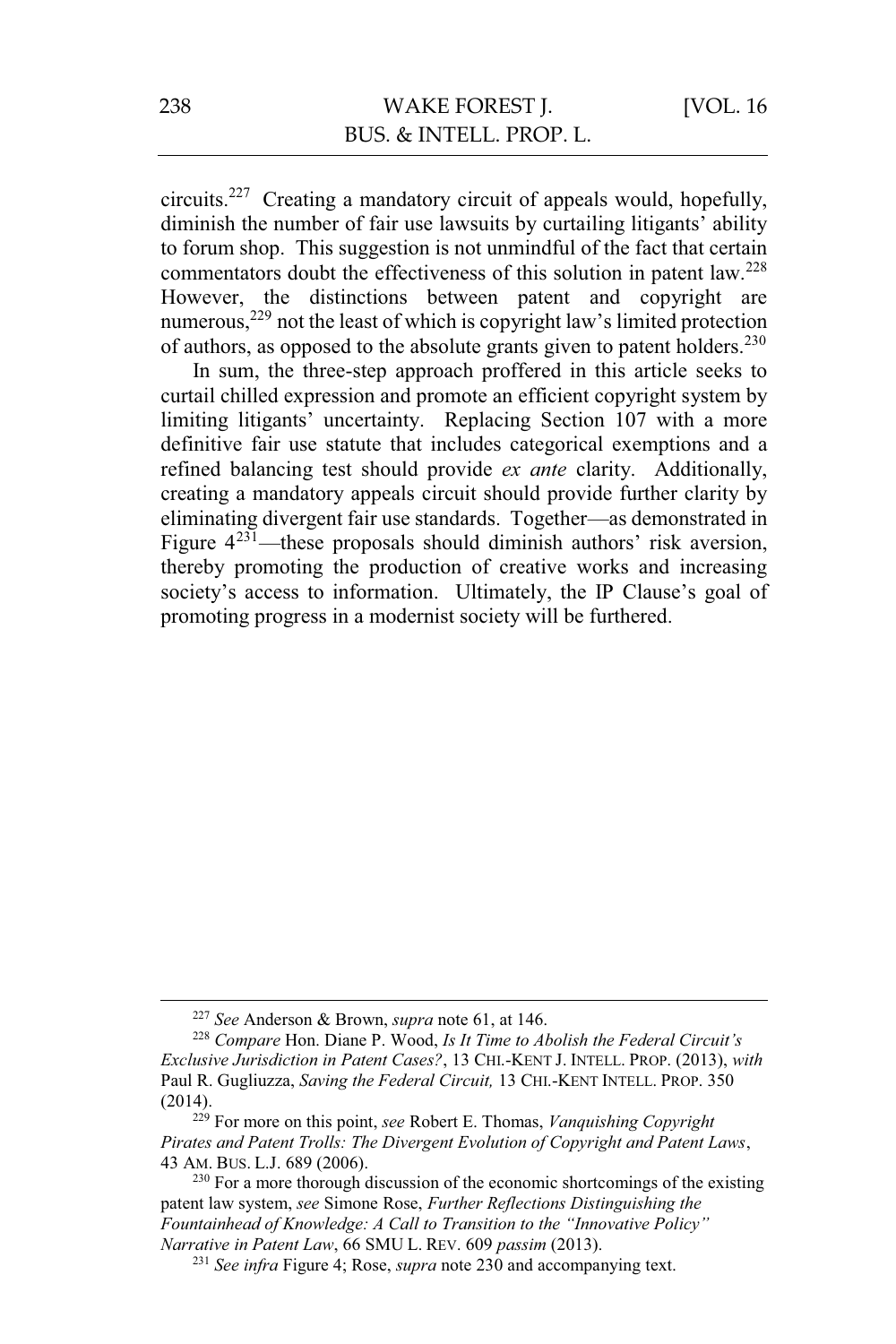

FIGURE 4: EFFECT OF PROPOSED SOLUTION: SUPPLY, PRICE, AND OUTPUT

<sup>&</sup>lt;sup>232</sup> The ultimate goal of the IP Clause is to "promote . . . [p]rogress" through the dissemination of knowledge. *See* U.S. CONST. art. I, § 8, cl. 8. Not unmindful of the substantial capital investments (a.k.a., "fixed costs" in economic terms) this proposed solution would foist upon policymakers, it is the opinion of this author that the long-run benefits of reforming the fair use doctrine will outweigh the substantial short-run costs. The above solutions seek to do exactly this, and in the process create an economically efficient solution. Figure 4 shows three separate supply curves each of which is applicable to Part IV's proposed solution. In theory, as *ex ante*  uncertainty dissipates, the supply curve for creative expression shifts right (Supply  $1\rightarrow$  Supply 2  $\rightarrow$  Supply 3). As a result, the point of equilibrium shifts from A  $\rightarrow$  B  $\rightarrow$  C, and in the process, price decreases (from P<sup>\*</sup> to P1 to P2) and output increases (from  $Q^*$  to  $Q1$  to  $Q2$ ). Finally, it is important to note that this analysis will vary based on the elasticity of demand  $(E_D)$  (a measure used in economics to show responsiveness of the quantity demanded [QD] of a particular good or service—here a creative work—in relation to price) will have invariably impact on the graphical representations shown in Figures 1, 2, and 3. For example, a JD Salinger novel, which has a relatively inelastic demand (i.e. a steep demand curve)—meaning that due to the unavailability of substitutes—price increase has little effect on the quantity demanded of the book. *See, e.g.*, Salinger v. Random House, Inc., 811 F.2d 90, 100 (2d Cir. 1987). Conversely, "creative works" which are "elastic" in nature, have flat demand curves (e.g. for a straight to DVD movie) diminish a copyright holder's quasi-monopolistic profit manipulation.